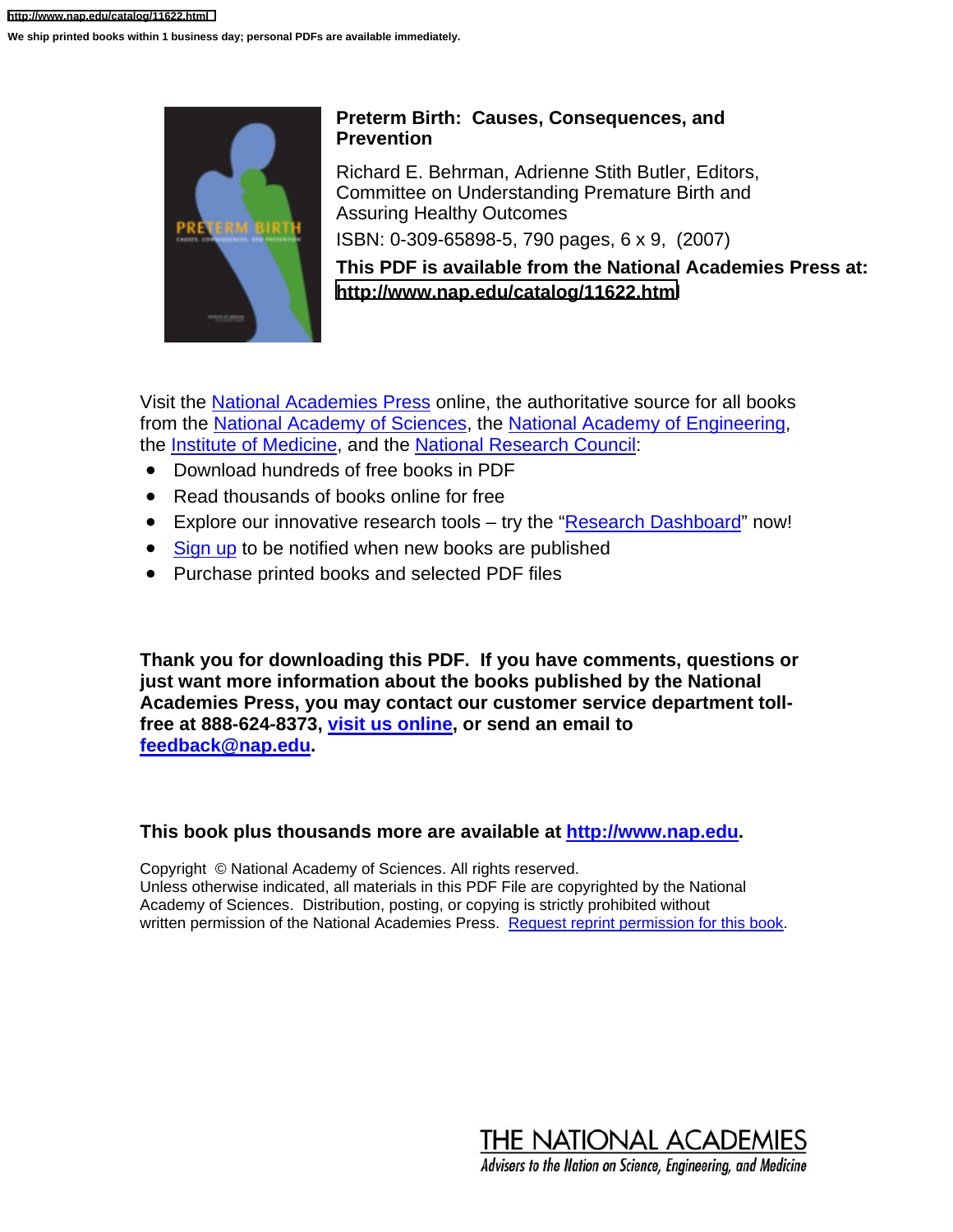# SECTION II

# CAUSES OF PRETERM BIRTH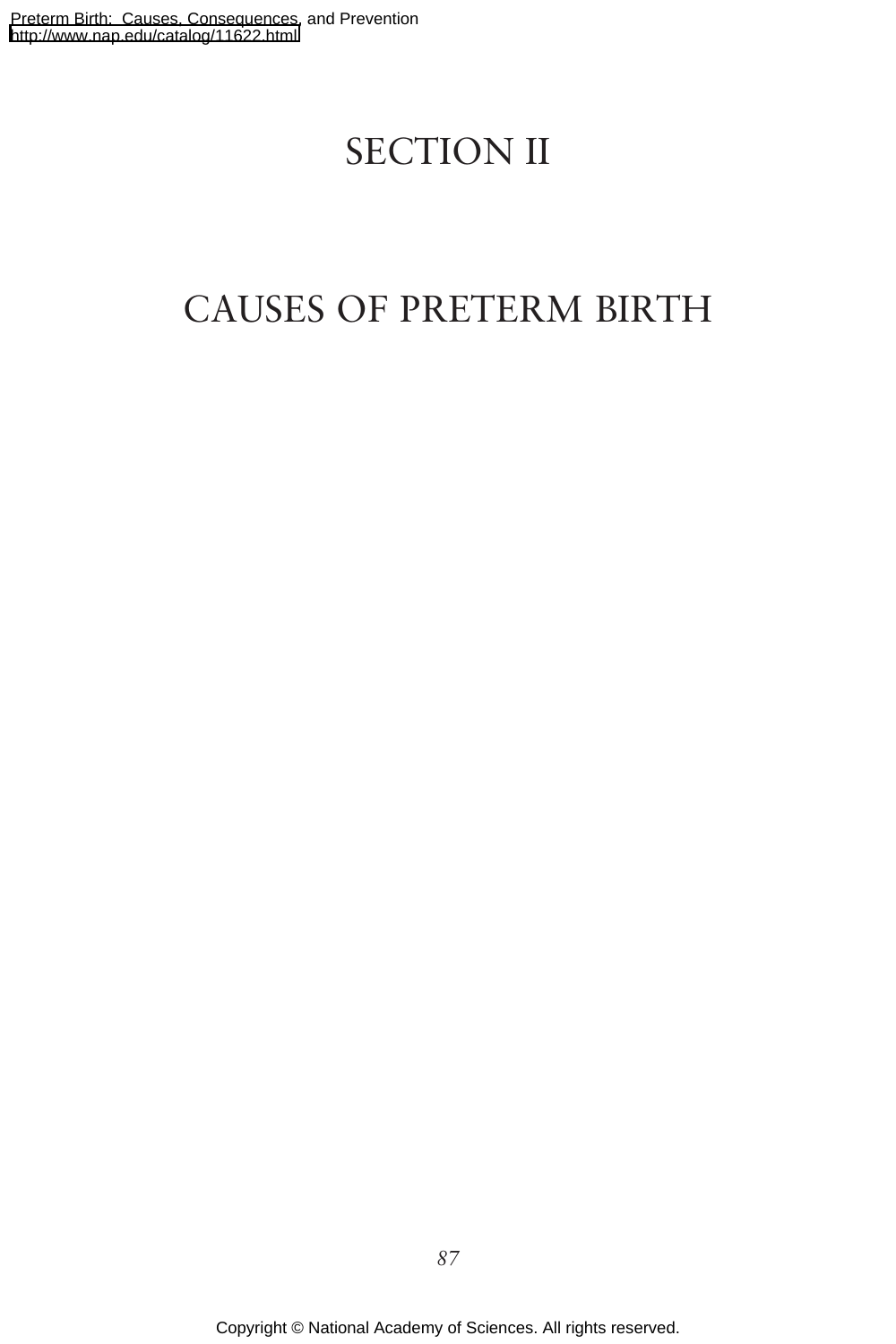Preterm Birth: Causes, Consequences, and Prevention <http://www.nap.edu/catalog/11622.html>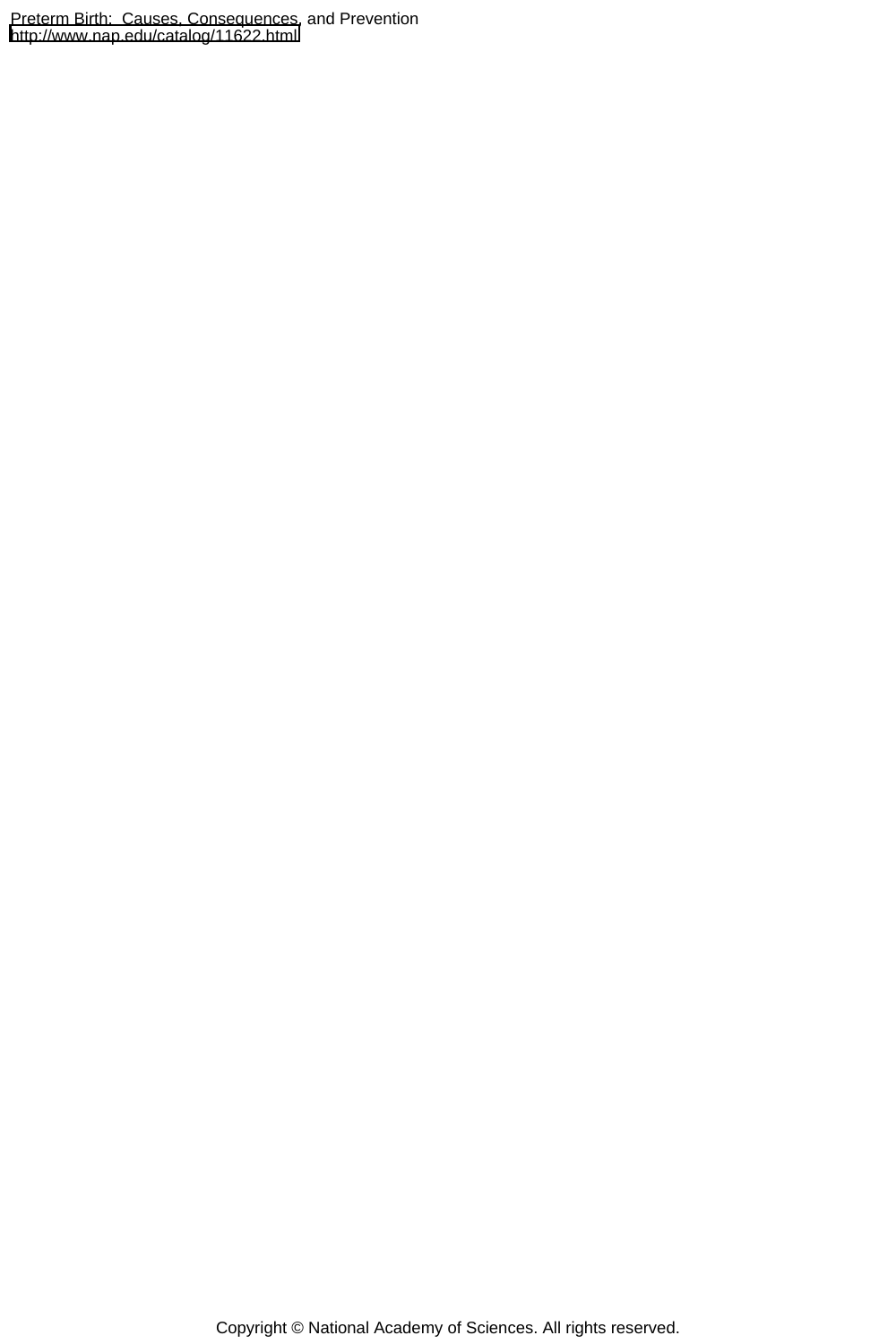3

# Behavioral and Psychosocial Contributors to Preterm Birth

# **ABSTRACT**

*Although individual behaviors have not been proven to have a strong influence on the risk of preterm birth, consistent evidence suggests that a constellation of favorable lifestyle factors are associated with more favorable pregnancy outcomes. These include a reduced risk of preterm birth among women who engage in leisure time physical activity, women who do not use cocaine, and those who have a favorable diet. There is clear evidence that a favorable lifestyle and a greater degree of health consciousness are associated with a reduced risk of preterm birth above and beyond what can be measured effectively and controlled in observational studies. Despite the lack of success in pinpointing behaviors that affect the occurrence of preterm birth, continued efforts are needed to better understand and ultimately pinpoint the aspects of a favorable lifestyle that are associated with a reduced risk of preterm birth. The results of research on psychosocial factors and preterm birth have accumulated rapidly in recent years. What is most clear from this large body of evidence is that psychosocial factors should not be grouped together as if they were one risk factor. Rather, they must be studied as the distinct theoretical risk factors that they are. Evidence indicates that some psychosocial factors in the etiology of preterm birth include major life events, chronic and catastrophic stress, maternal anxiety, personal racism, and lack of support.*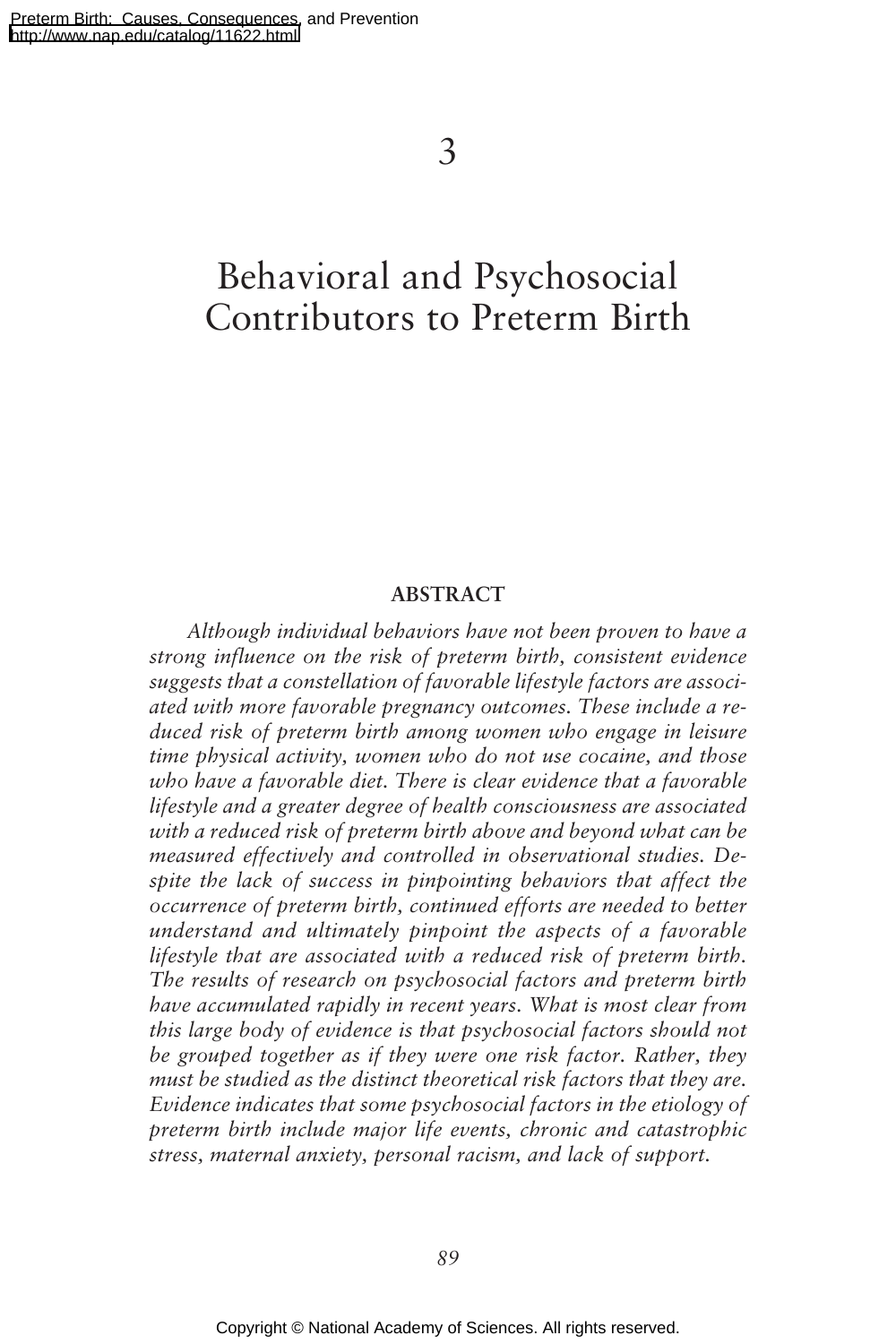This chapter reviews a number of individual-level factors that have been thought to contribute to preterm birth (birth at less than 37 weeks of gestation), including the available evidence for each factor, with an emphasis on the data and findings from recent and more definitive studies. The section on behavioral factors covers tobacco use, alcohol use, illicit drug use, nutrition (prepregnancy weight, weight gain in pregnancy, dietary composition, and fish and fish oil consumption), sexual activity, physical activity, employment, and douching. The section on psychosocial factors includes findings on stress (life events and chronic and catastrophic stress), emotional responses and affective states (anxiety and depression), racism, social support, personal resources, and intendedness of pregnancy. Suggestions for the understanding and prevention of preterm delivery on the basis of the review of the effects of these individual-level factors appear at the end of the chapter.

# **BEHAVIORAL INFLUENCES ON PRETERM BIRTH**

A special interest in behavioral influences on preterm birth is well justified, given that these are subject to change and could reduce the frequency of preterm birth directly. As previously reviewed in some detail (Berkowitz and Papiernik, 1993; Savitz and Pastore, 1999), a large number of observational studies of a range of health behaviors, including tobacco and alcohol use, nutrition, and physical activity, have been conducted. Although each of these behaviors poses specific challenges in discerning cause-and-effect relationships, two key, generic concerns crosscut them all. First, it is a challenge to measure many of these behaviors with accuracy because of their inherent complexity, the inability of individuals to completely recall past behaviors (e.g., diet and physical activity), or the stigma associated with the behavior (e.g., alcohol and illicit drug use). The challenge is especially heightened for women who are pregnant. This inaccurate recall ability is accompanied by the potential for a distorted recall of the facts when these behaviors are assessed after pregnancy outcomes have occurred, as well as by a likely dilution of measures of association because of random error. Second, the decisions about these behaviors that women make render them highly susceptible to confounding, in which any true causal effects of the behavior of interest on preterm birth are distorted by the association of that behavior with antecedent factors like socioeconomic conditions or with other behaviors. For example, smoking during pregnancy has become increasingly strongly linked to lower socioeconomic condition, much more so than smoking by other segments of the population (Cnattingius, 2004), so that isolation of the effect of smoking per se from the socioeconomic context is challenging. In addition, unfavorable health behaviors tend to cluster, so that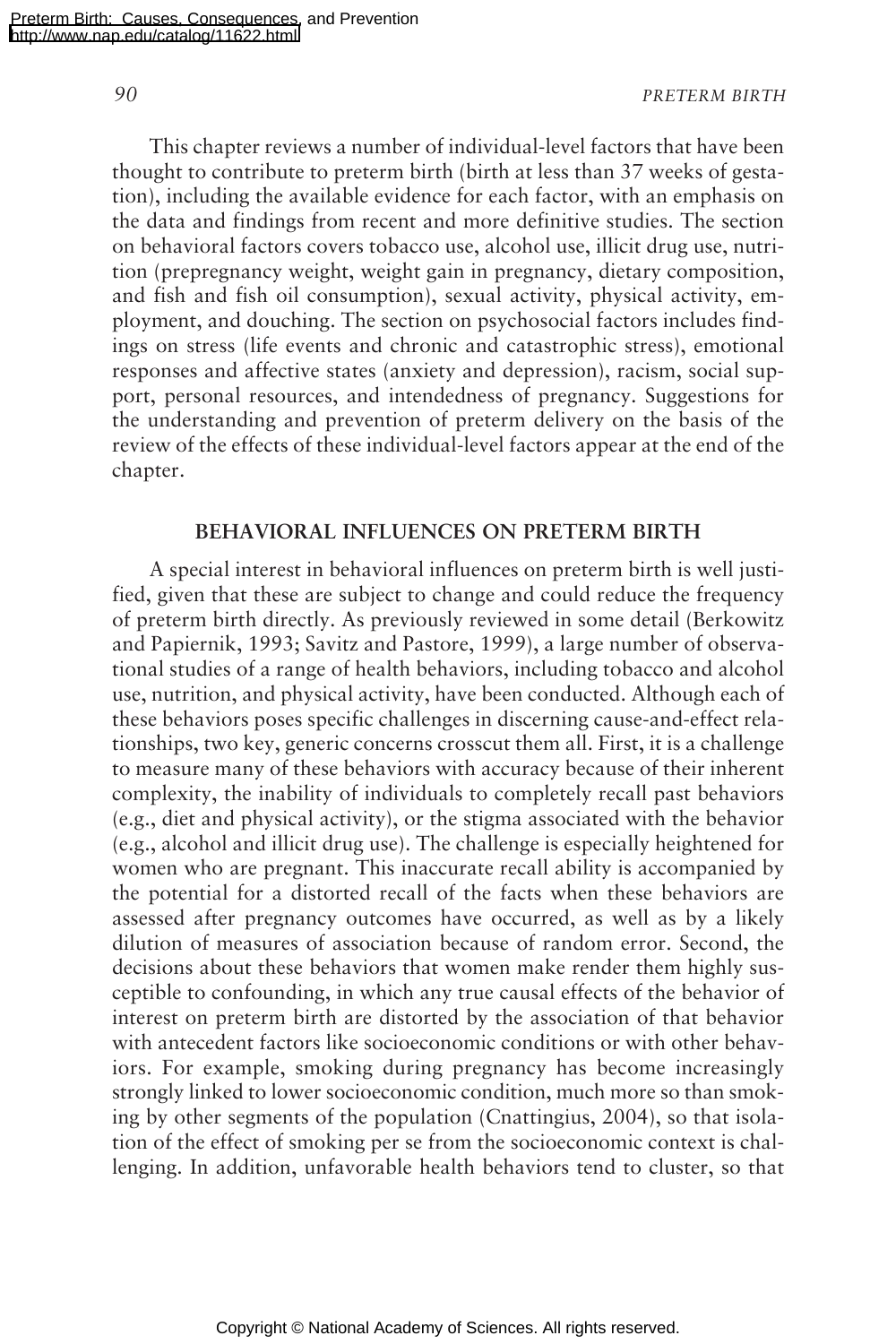women with poor diets often also exhibit other potentially detrimental behaviors, such as a lack of physical activity, and vice versa.

For a number of these behaviors, observational studies are inherently limited, no matter how carefully conducted and how attentive investigators are to controlling for other exposures (which are themselves difficult to measure accurately and to thus fully control). Nonetheless, when considered in conjunction with other lines of research involving mechanistic studies and randomized trials, observational studies of behavioral influences on preterm birth, when it is feasible to conduct such studies, have been highly informative. The subsections that follow review tobacco use, alcohol use, illicit drug use, nutrition, employment, physical activity, sexual activity, and douching.

# **Tobacco Use**

Cigarette smoking is recognized to be among the most prevalent, preventable causes of adverse pregnancy outcomes. Smoking is strongly related to placental abruption, reduced birth weight, and infant mortality (Cnattingius, 2004); but the relationship of cigarette smoking to preterm birth is rather modest and not entirely consistent. The influence of smoking on pregnancy outcome is dependent on whether it occurs in the later part of pregnancy, and no increased risk has been detected for former smokers who quit before the onset of pregnancy or early in pregnancy.

Many studies have examined the association between smoking and preterm birth, as reviewed previously (Berkowitz and Papiernik, 1993; Savitz and Pastore, 1999), and they generally find modest associations. Recent studies continue to show such a pattern (Cnattingius et al., 1999; Hellerstedt et al., 1997; Lang et al., 1996; Savitz et al., 2001; Wen et al., 1990; Wisborg et al., 1996). However, some reports suggest a stronger association (Nordentoft et al., 1996) and others suggest no association at all (Goldenberg et al., 1998). The variability in results is limited, and evidence of relative risks (RRs) of about 1.2 to 1.5 for smoking 10 to 20 cigarettes per day and an RR of 1.5 to 2.0 for smoking 20 or more cigarettes per day is fairly consistent throughout the literature.

Some studies have suggested more pronounced effects for subsets of preterm birth or for subgroups of women. For example, a few studies (Berkowitz et al., 1998; Harger et al., 1990) have found stronger effects of smoking on preterm birth presenting as premature rupture of membranes than on preterm births due to the spontaneous onset of labor or for medical indications. Given that a primary cause of medically indicated preterm birth is pregnancy-induced hypertension, which is less frequent among smokers (England et al., 2002; Newman MG et al., 2001), different patterns of smoking effects across preterm birth subtypes might be expected. Some studies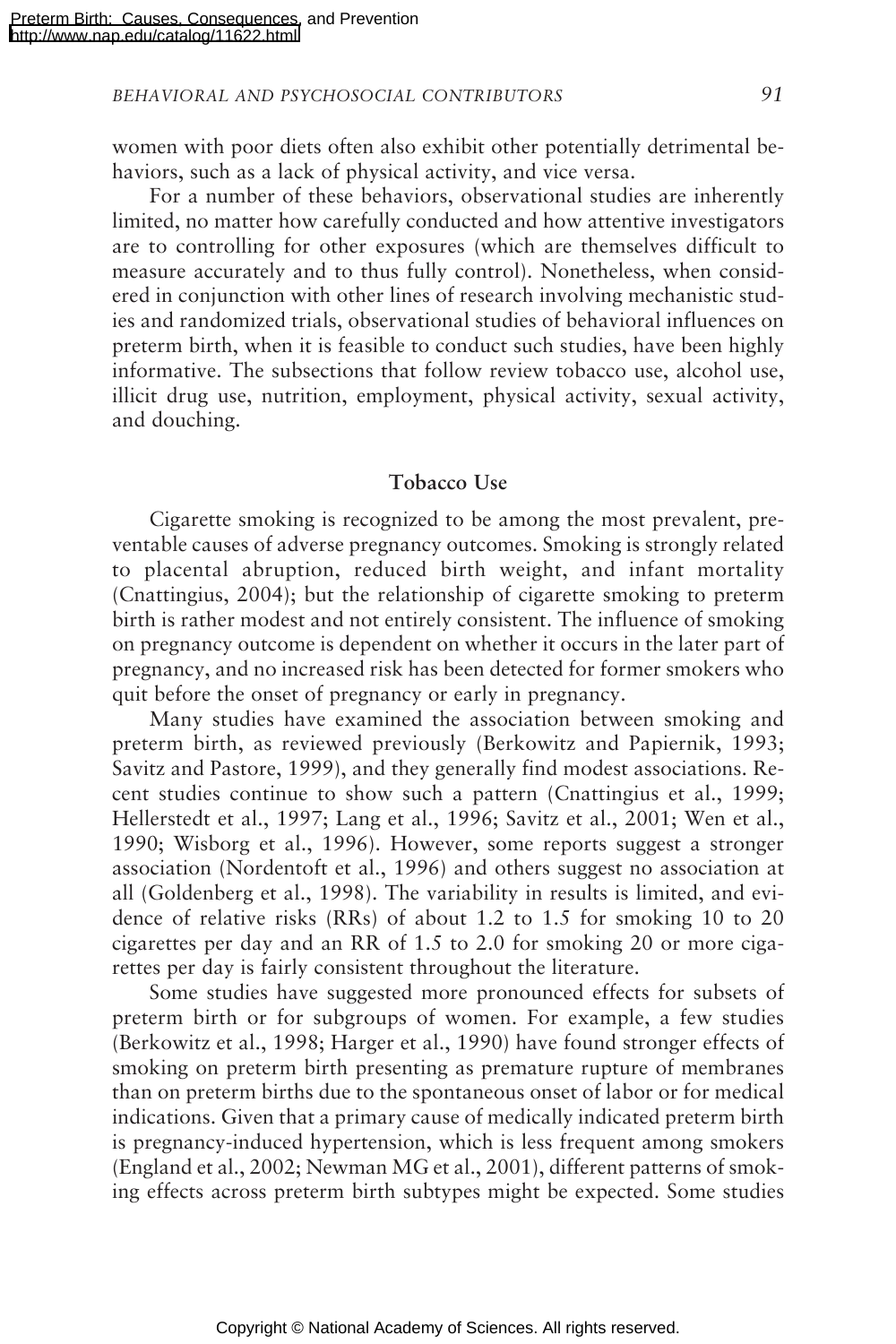Preterm Birth: Causes, Consequences, and Prevention <http://www.nap.edu/catalog/11622.html>

suggest greater or lesser effects of smoking among African American women than among white women in the United States (Lubs, 1973; McDonald et al., 1992), suggesting a race-smoking interaction, and among older mothers (Cnattingius et al., 1993; Savitz and Pastore, 1999; Wen et al., 1990).

# **Alcohol Use**

High levels of alcohol use during pregnancy have obvious adverse effects on fetal development (AAP, 1993; Spohr et al., 1993). There is consistent support of an adverse effect for heavier users of alcohol; for example, women who have more than one drink per day, on average, have an increased risk of preterm birth (Albertsen et al., 2003; Kesmodel et al., 2000; Larroque, 1992; Lundsberg et al., 1997; Parazzini et al., 2003). Subject to the question of the accuracy of self-reported information on alcohol consumption and some variation across studies in the definition of "heavier alcohol use," recent data provide evidence of an association between moderate alcohol use and preterm birth (Savitz and Pastore, 1999). However, some studies reported modest inverse associations between the consumption of small amounts of alcohol and preterm birth, but this may be a result of a higher prevalence of small alcohol use among women who are more socioeconomically advantaged (Albertsen et al., 2004; Kesmodel et al., 2000). A report from the Preterm Prediction Study, a recent large project to evaluate predictors of preterm birth, suggested a substantial reduction in the risk of medically indicated preterm birth in association with alcohol use (Meis et al., 1998). Research on alcohol use is limited by the quality of the self-report and the absence of biological markers that are well suited to epidemiological studies. Given that challenge, plus evidence that different effects may be observed at different dose levels and the suggestion that the effect differs by subtype of preterm birth, the issue of whether a relationship exists between alcohol use and preterm birth remains unresolved.

# **Illicit Drug Use**

Marijuana and cocaine are the drugs that have been most commonly studied for their potential effects on preterm births. There is little indication that marijuana use influences preterm birth (Shiono et al., 1995). Either the psychoactive agents or the combustion products derived from the act of smoking could be harmful, but given that cigarette smoking produces only modest effects, it is unlikely that marijuana smoking would cause a discernible increase in risk through the inhalation of combustion products alone.

Cocaine has been much more intensively studied, and there is a sizable literature demonstrating an association between cocaine use and preterm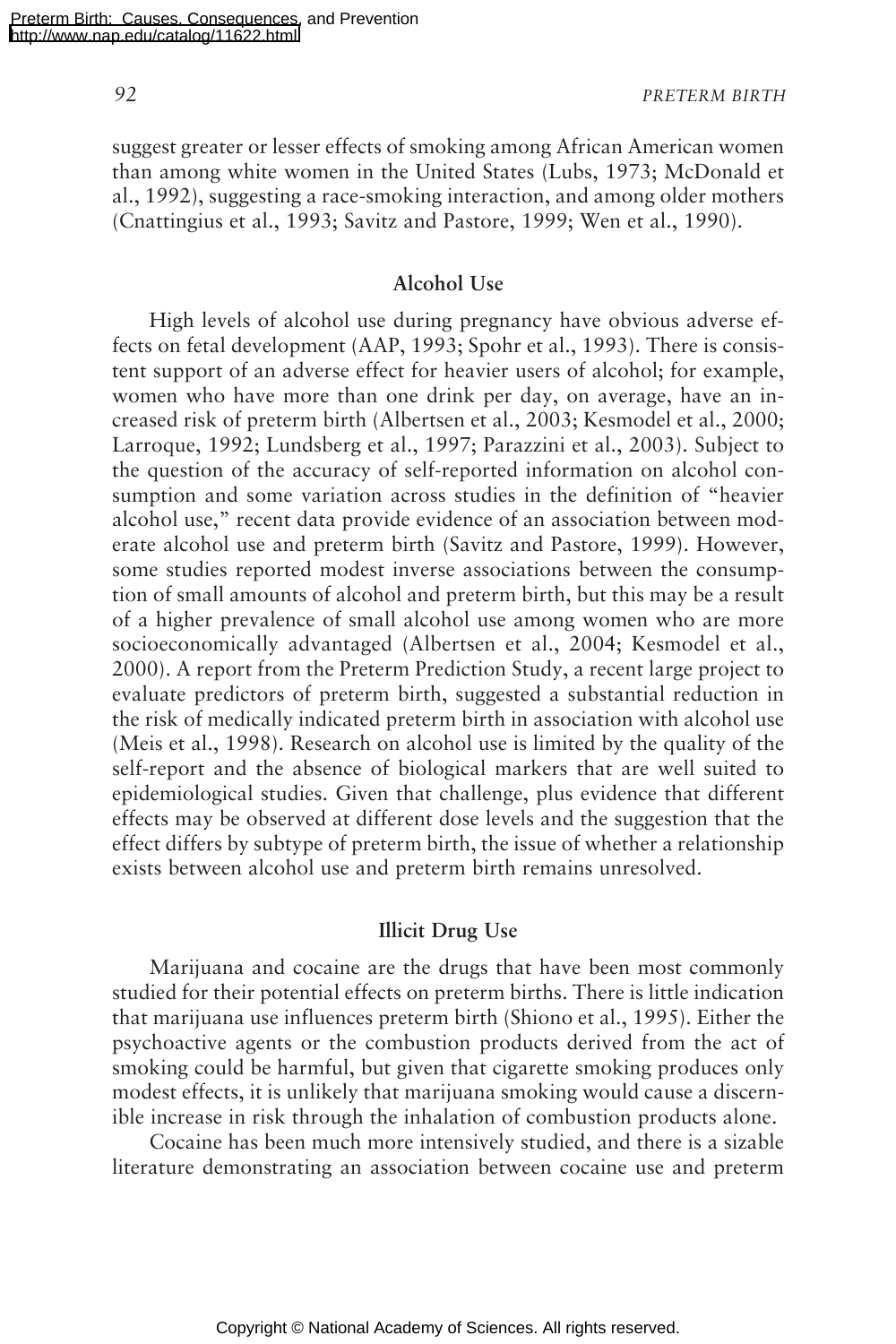birth (Holzman and Paneth, 1994). Cocaine users experience an approximately twofold increased risk of preterm birth compared with that for nonusers. Although plausible preterm birth-related mechanisms of action of cocaine involving vasoconstriction have been detected and the association is found with reasonable consistency, there are real uncertainties regarding whether the association is causal. First, women who use cocaine during pregnancy often have other strongly associated lifestyle factors that could well constitute the underlying cause of preterm birth, such as infection or poor nutrition. Second, the ways in which cocaine use is detected may make identified cocaine users a particular subset of all cocaine users. That is, when screening is done on the basis of a suspicion or a known history of drug abuse, the women who are found to be positive for cocaine use may well be at higher risk of preterm birth on the basis of the factors that marked them as potential cocaine users rather than on the basis of the use of cocaine per se. Some studies suggest that more systematic assessments by the use of sensitive methods for the detection of cocaine use results in a smaller association or, in some cases, the absence of any association at all (Kline et al., 1997; Savitz and Pastore, 1999; Savitz et al., 2002a). Although there are many good reasons to discourage the use of cocaine during pregnancy, it is not at all clear that this is a major contributor to the etiology of preterm birth.

# **Nutrition**

# *Prepregnancy Weight*

Prepregnancy weight is not a behavior per se but is somewhat associated with patterns of diet and nutrition and thus is covered here. Evidence suggests that a low prepregnancy weight is associated with an increased risk of preterm birth (Kramer et al., 1995; Savitz and Pastore, 1999; Siega-Riz et al., 1996), although in the aggregate, the data in the literature are not consistent (Berkowitz and Papiernik, 1993). In general, the studies that do report on the association between low prepregnancy weight and preterm birth find modest associations, with RRs on the order of 1.5. In the Preterm Prediction Study, a low prepregnancy body mass index (BMI) was strongly associated with an increased risk of preterm birth, with the RRs being greater than 2.5 (Goldenberg et al., 1998), and obese women were at a markedly decreased risk of spontaneous preterm birth (Hendler et al., 2005). A recent meta-analysis of this topic found that prepregnancy BMI had little or no relationship with the risk of preterm birth overall (Honest et al., 2005), counter to the conventional wisdom regarding this association.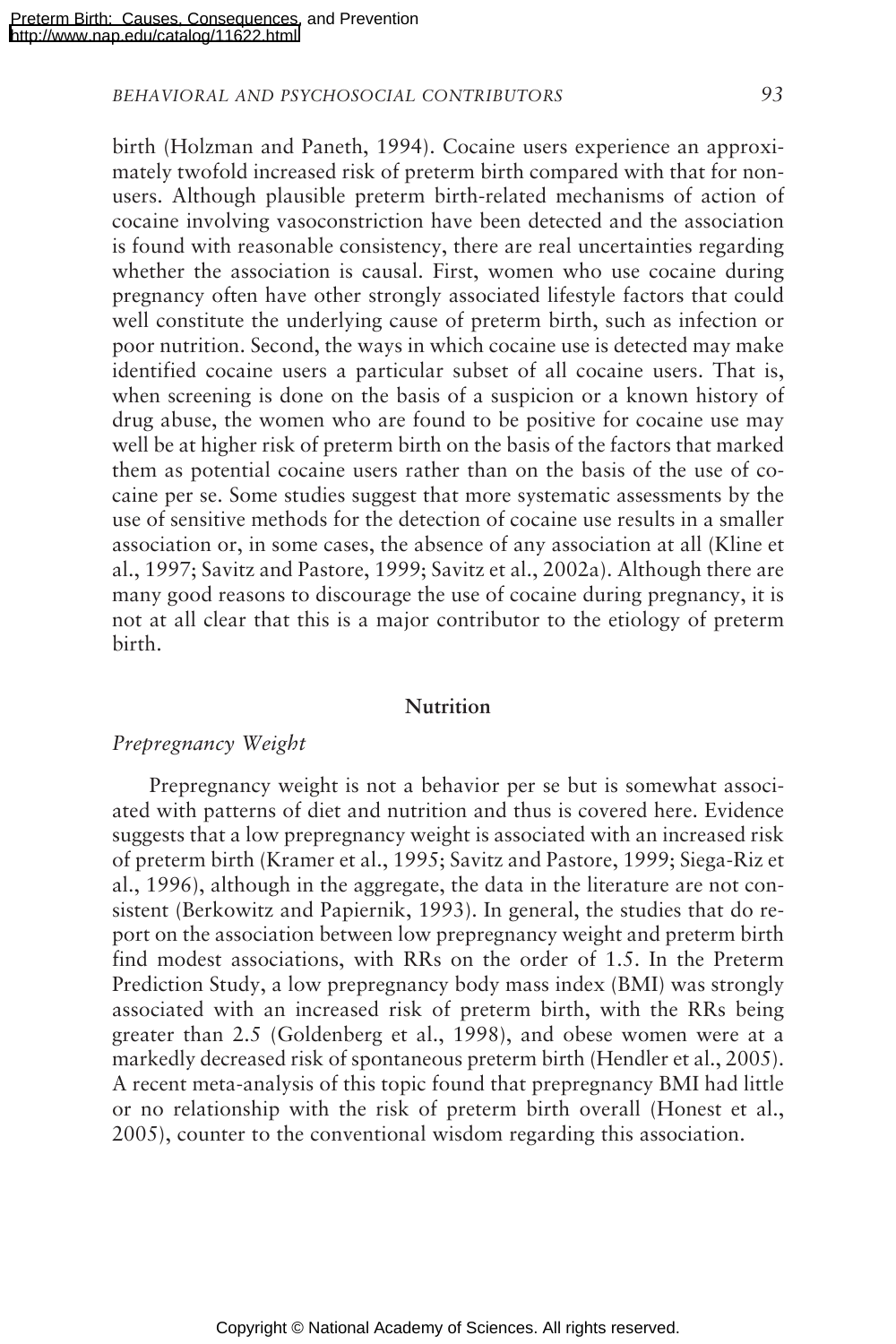# *Weight Gain During Pregnancy*

A low level of weight gain during pregnancy is associated with an increased risk of preterm birth (Berkowitz and Papiernik, 1993; Carmichael and Abrams, 1997), particularly for women who are not overweight or obese (Savitz and Pastore, 1999), with RRs for low weight gain and preterm birth being on the order of 1.5 to 2.5. Studies that adjust for infant weight by subtracting it from the total weight gain of the mother sometimes find that this adjustment eliminates the association (Berkowitz and Papiernik, 1993; Kramer et al., 1995). What is less certain is the extent to which the association reflects a causal effect of the weight gain on the risk of preterm birth compared with the extent to which the low weight gain and preterm birth are manifestations of some shared etiology. Weight gain during pregnancy reflects in part the duration of gestation (longer pregnancies allow more weight gain), which must be considered by calculating week-specific weight gain. Furthermore, weight gain in pregnancy is due not only to increased caloric intake and fat deposition but also to fluid retention.

# *Dietary Composition*

A series of studies dating to the 1970s indicate that calorie supplementation during pregnancy does not reduce the risk of preterm birth. The challenges to addressing the hypothesized protective effects of micronutrient intake are profound. First, diet reflects individual choice and lifestyle, making it difficult to isolate the impact of individual micronutrients from one another or from the overall dietary patterns. Second, socioeconomic and behavioral correlates of diet can introduce confounding. Finally, accurate measurement of diet is extremely challenging, and with the rapid changes that occur over the course of pregnancy, it is particularly difficult to assess the composition of the diet and its relation to preterm birth. Randomized studies in both developed and developing countries have noted an absence of benefit from dietary supplementation in preventing preterm birth (Berkowitz and Papiernik, 1993). Furthermore, protein supplementation specifically has not been found to reduce the risk of preterm birth and possibly increases the risk (Berkowitz and Papiernik, 1993; Rush et al., 1980), as does multivitamin supplementation (Villar et al., 1998).

Relatively limited research has addressed the possibility that specific micronutrients, with the exception of long-chain fatty acids (discussed below), affect the risk of preterm birth. Limited iron levels in the bodies of pregnant women, which manifest as anemia, have been examined in a number of studies, but it is unclear the extent to which the results reflect actual iron intake. Iron deficiency anemia, which has been found to be correlated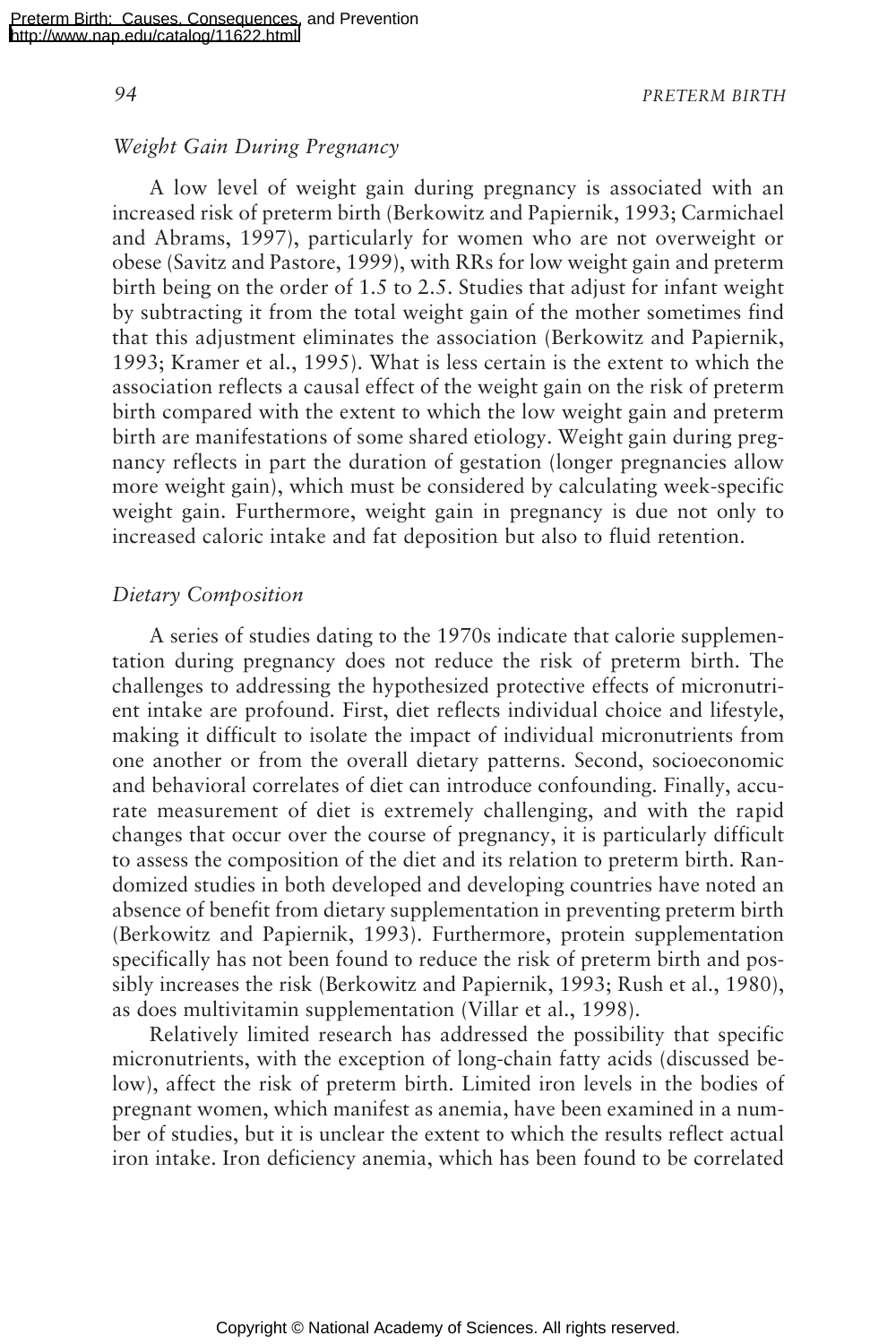with an increased risk of preterm birth in a number of studies, is unlikely to be an actual cause of preterm birth after the timing of measurement of iron levels (Berkowitz and Papiernik, 1993; Klebanoff et al., 1989) and the extent to which iron deficiency simply reflects maternal blood volume expansion rather than the influence of iron intake are taken into account. Serum ferritin reflects a response to inflammation and infection, not necessarily an influence of iron intake, and it is thus difficult to interpret serum ferritin levels as a marker of diet. Despite the reasons to question whether anemia is part of a causal pathway that leads to preterm birth, there is some consistency in the evidence from randomized trials that iron supplementation may reduce the rates of preterm birth (Villar et al., 1998).

Folate has been studied mostly in relation to birth defects, but several studies have related increased folate levels to the risk of preterm birth. There are plausible biological pathways by which folate levels could influence preterm birth (Scholl and Johnson, 2000). The empirical assessment of that relationship has generated mixed findings, with some evidence indicating that higher levels of folate reduce the risk of preterm birth (Savitz and Pastore, 1999; Scholl et al., 1996; Siega-Riz et al., 2004) and some evidence indicating that such an association does not exist (Czeizel et al., 1994; Savitz and Pastore, 1999; Shaw et al., 2004). A large randomized study reported that increased folate levels have a marginally positive effect in reducing the rate of preterm labor (Rolschau et al., 1999).

Isolated observational studies have addressed vitamin C levels and the risk of preterm birth, with some indication that low vitamin C levels are associated with an increased risk of premature rupture of membranes, leading to preterm birth (Siega-Riz et al., 2003). Increased levels of calcium have also been possibly associated with a reduced risk of preterm birth (Siega-Riz et al., 2003).

# *Zinc*

The impact of zinc supplementation on fetal growth has also been studied. In a U.S. study of a low income population, Goldenberg and colleagues (1995) found an effect of supplementation on birth weight, such that mothers with a lower body mass index (BMI) who received supplementation had babies with greater birth weight than women with low BMI who did not receive supplementation. There was no difference among supplemented women with a higher BMI. With respect to studies examining preterm birth, evidence is conflicting (Castillo-Durán and Weisstaub, 2003; Caulfield et al., 1998; Merialdi et al., 2003; Villar et al., 2003a,b). Methodological limitations have hindered progress in this area and should be addressed by future research.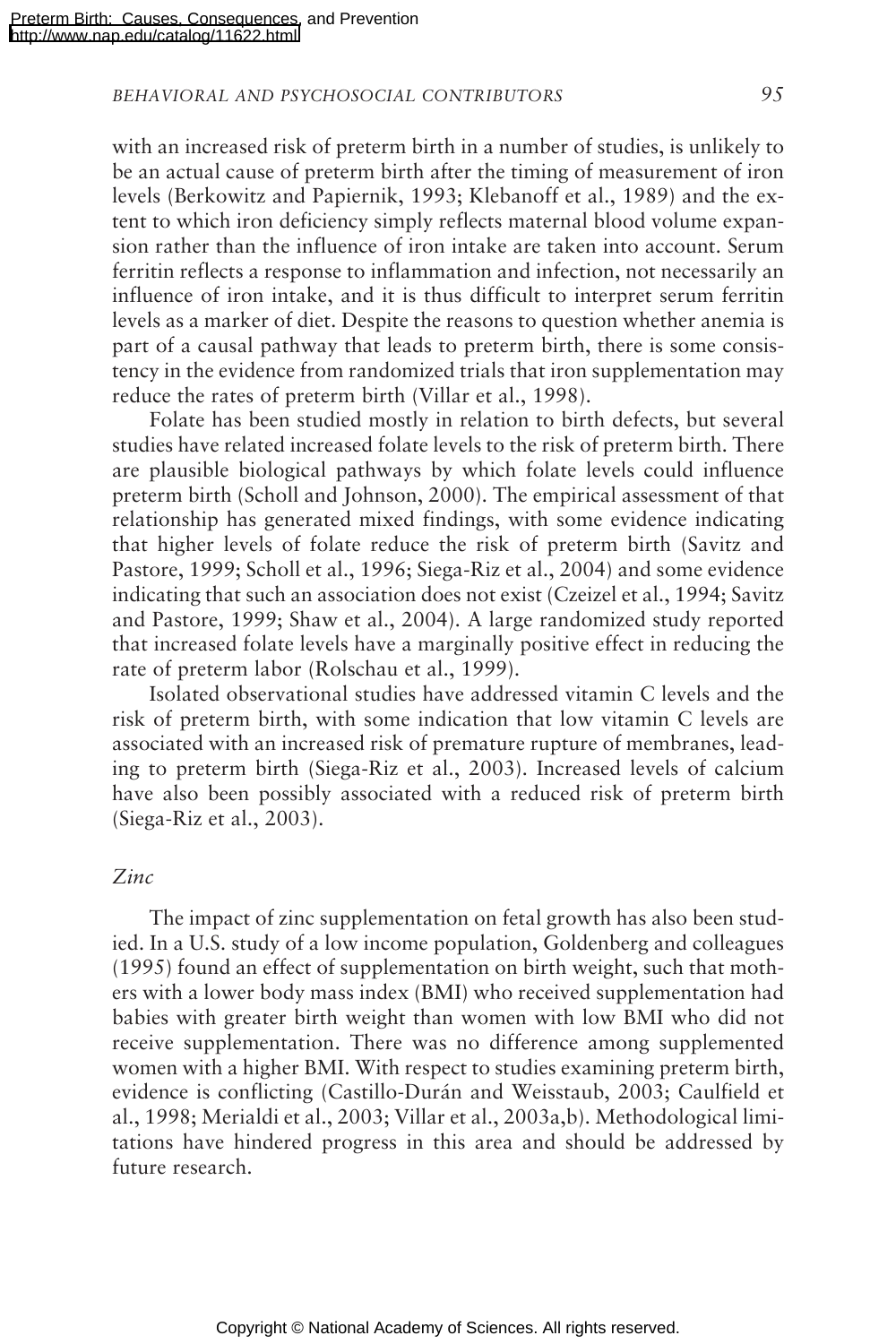# *Fish and Fish Oil*

A series of studies have addressed the hypothesis that the intake of larger amounts of the long-chain fatty acids found in certain fish might increase the duration of gestation and fetal growth (Olsen, 1993). Those studies were motivated by the relationship between prostaglandin levels and the timing of parturition and fetal growth. Investigators have compared aggregate populations who live in the Faroe Islands and Denmark, with one key difference between the two populations being the very high levels of intake of fish and whale by the population in the Faroe Islands. On average, the longer gestation times in the Faroe Islands contribute to the birth of infants born 100 grams heavier than infants in Denmark, and higher fetal growth rates contribute to infants who are 100 grams heavier. The n-3 fatty acids in erythrocytes were associated with an increased duration of gestation among Danish women but not among Faroese women (Olsen et al., 1986). One study of fish consumption and fetal growth (Olsen et al., 1990) found no overall relation between the frequency with which the mother ate fish and the duration of her pregnancy, but a positive association was found when the population was restricted to nonsmokers. A study with 965 pregnant Danish women for whom information on their levels of intake of n-3 fatty acids was available found no indication that the level of intake of n-3 fatty acids was associated with gestational duration, birth weight, or birth length (Olsen et al., 1995a). In an observational study conducted in the Faroe Islands, the levels of fatty acids in blood were examined as predictors of gestational age and birth weight (Grandjean et al., 2001). The levels of eicosapentanoic acid in serum were also found to be associated with an increased duration of gestation but a decreased birth weight for gestational length, which is a measure of the fetal growth rate. The report of seafood intake and pregnancy outcome in Denmark (Olsen and Secher, 2002) reported a rather strong but imprecise association between low levels of seafood consumption and the risk of preterm birth (odds ratio  $[OR] = 3.6$ ; 95% confidence interval  $[CI] = 1.2-11.2$ ).

Additional evidence of an association between fish oil consumption and an increased duration of gestation comes from randomized trials (Olsen et al., 1992). The investigators evaluated 533 pregnant Danish women who were divided into three groups: one group received fish oil, one group received olive oil, and one group received capsules with no oil. The gestational age distributions among these three groups of women varied at the time of delivery, with a shift toward prolonged gestation among the fish oil consumers; the group receiving no oil had gestation lengths that were intermediate among those of the three groups, and the group receiving olive oil had the shortest gestations. Comparison of the group receiving fish oil and the group receiving olive oil showed that gestations were 4 days longer and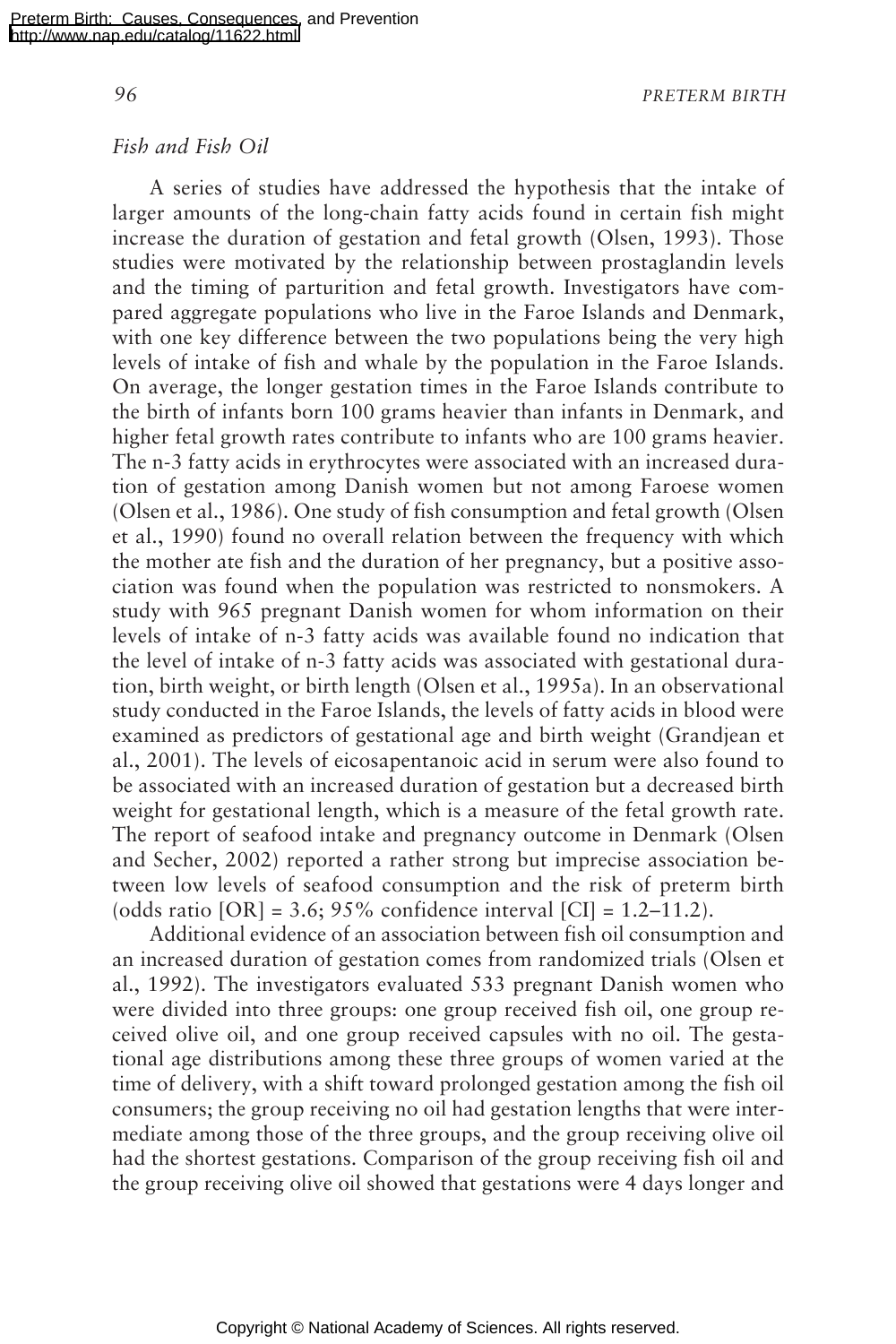the birth weight was 107 grams greater in the group receiving fish oil, with the apparent benefit derived from prolonged gestation and not from an increased rate of growth.

A multicenter trial involving 19 centers throughout Europe enrolled women with high-risk pregnancies (defined as a history of certain complications or adverse outcomes) or twin pregnancies (Olsen et al., 2000). Fish oil and olive oil were given to equal numbers of women in each arm of the trial. A notable protective effect against the recurrence of preterm birth was found, with an OR of 0.54 (95% CI 0.30–0.98), and fish oil was found to delay delivery across all centers involved in the trial.

Although randomized trials suggest a possible benefit of fish oil consumption on pregnancy duration, the information in the literature as a whole is not consistent in supporting a beneficial effect of seafood consumption and includes some indications of reduced growth rates, despite the prolonged gestation or the positive effects, which were limited to subgroups in the populations studied. This remains an active area of research, and both observational studies and randomized trials continue.

# **Employment**

Employment during pregnancy has been of interest as a possible cause of increased risk of preterm birth for some time (Saurel-Cubizolles and Kaminski, 1986). The challenge of studying paid employment as an "exposure" is the many implications of work and the variability in the character of paid employment across geographic settings, time periods, and socioeconomic groups. Work has been conceptualized as a source of physical work demand, which is relatively rare in developed countries but which is common in many other parts of the world, or as a source of psychological stress because of its demands on the pregnant woman. In contrast, work is also a source and indicator of favorable socioeconomic circumstances; that is, the ability to have and maintain a job, the insurance benefits that employed women receive, and the psychological satisfaction resulting from certain types of jobs.

Recent studies have generally found no increased risk of preterm birth in association with employment per se but have provided suggestions that long work hours, physically demanding work, or other stressful conditions may be associated with an increased risk (see section below on Physical Activity). A large study across 16 European countries (Saurel-Cubizolles et al., 2004) found no association overall; but RRs for preterm birth on the order of 1.3 were found for women who work more than 42 hours per week, women who stand for more than 6 hours per day, and women with low levels of job satisfaction. However, a study of Thai women found that increased risks of small-for-gestational-age births but not preterm births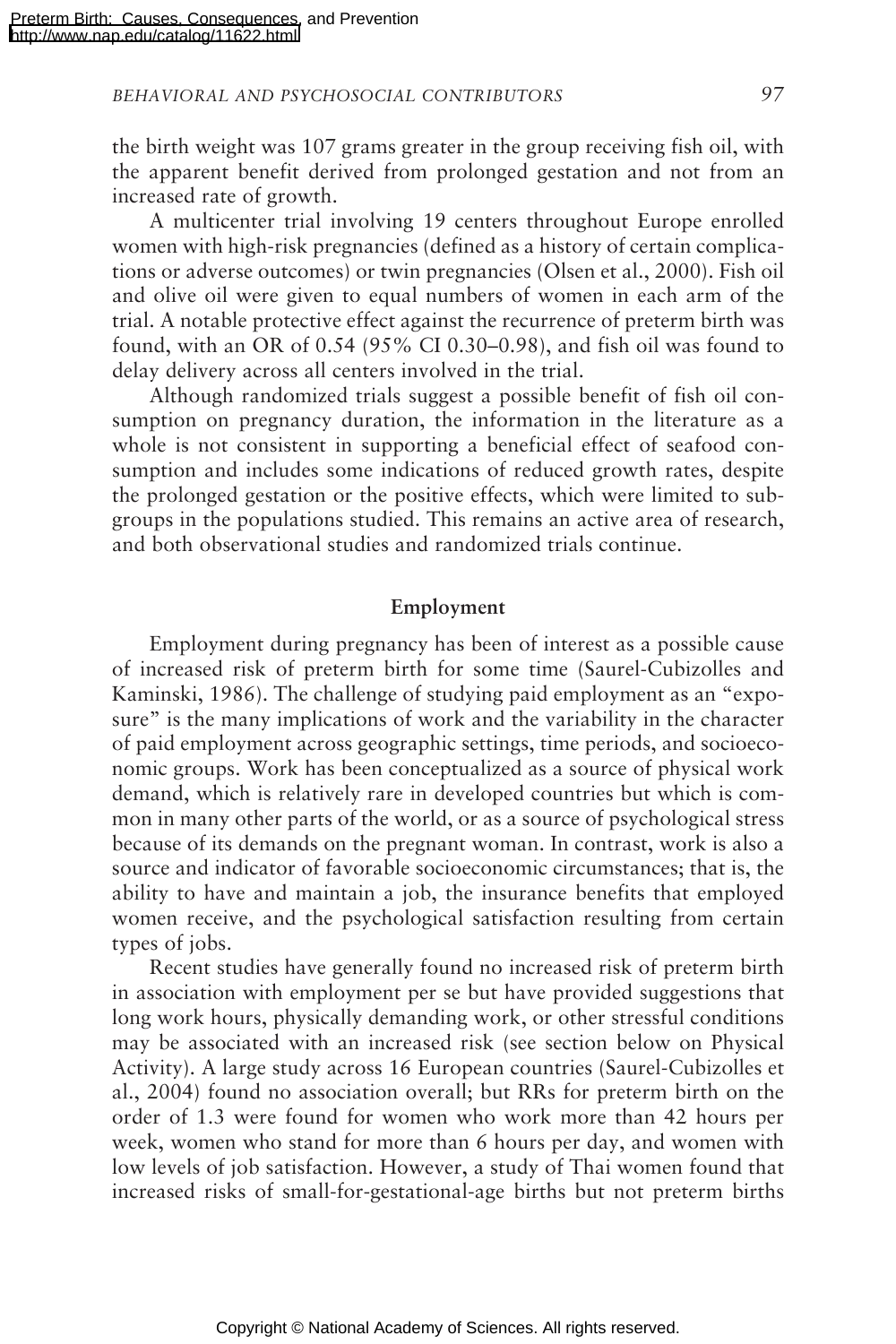*98 PRETERM BIRTH*

were associated with physically demanding work conditions (Tuntiseranee et al., 1998).

A more specific entity, premature rupture of membranes, was studied as a possible consequence of occupational fatigue, which was defined on a five-item scale that considered posture, work with industrial machines, physical exertion, mental stress, and environmental stress (Newman RB et al., 2001). Although these realms are diverse, each can be considered a work-related challenge, and in fact, a linear relationship between the number of sources of fatigue reported and the risk of premature rupture of membranes was observed, with an RR about 2.0 found among women reporting four or five sources of fatigue.

Given these and other findings, the continued study of employmentrelated physical activity and psychosocial stress offers an opportunity to study potential modifiable causes of preterm birth, but the consideration of paid employment in the aggregate in relation to preterm birth is unlikely to be helpful in identifying modifiable causes or improving the understanding of the causes of preterm birth more generally. The impact of employment is highly dependent on the socioeconomic conditions in the geographic location of the study, the implications of employment for economic resources and medical care access, and the particular character of the work. Given that heterogeneity, drawing inferences across studies of the impact of paid work is not possible.

# **Physical Activity**

Evidence has found a clear pattern of a reduced risk of preterm birth in association with being employed generally compared with the risk in association with being unemployed (Saurel-Cubizolles and Kaminski, 1986; Savitz and Pastore, 1999; Savitz et al., 1990). However, among employed women, a number of reports suggest that jobs that require physical exertion may be associated with an increased risk of preterm birth (Mamelle et al., 1984; see the reviews of Berkowitz and Papiernik [1993] and Saurel-Cubizolles et al. [1991]). It is difficult to isolate the impact of physical exertion in the workplace from other aspects of employment, however. The key question is whether, among working women, physical activity on the job is associated with an increased risk of preterm birth, and here the evidence is distinctly mixed (Berkowitz and Papiernik, 1993; Savitz and Pastore, 1999; Shaw, 2003). Standing, lifting, and other measures of exertion, such as long work hours and the challenges of shift work, have been examined in a large number of studies, with modest and inconsistent associations with preterm birth detected (Ahlborg et al., 1990; Fortier et al., 1995; Xu et al., 1994). Among the candidate markers of physical work demands, none has emerged as the most important or the most promising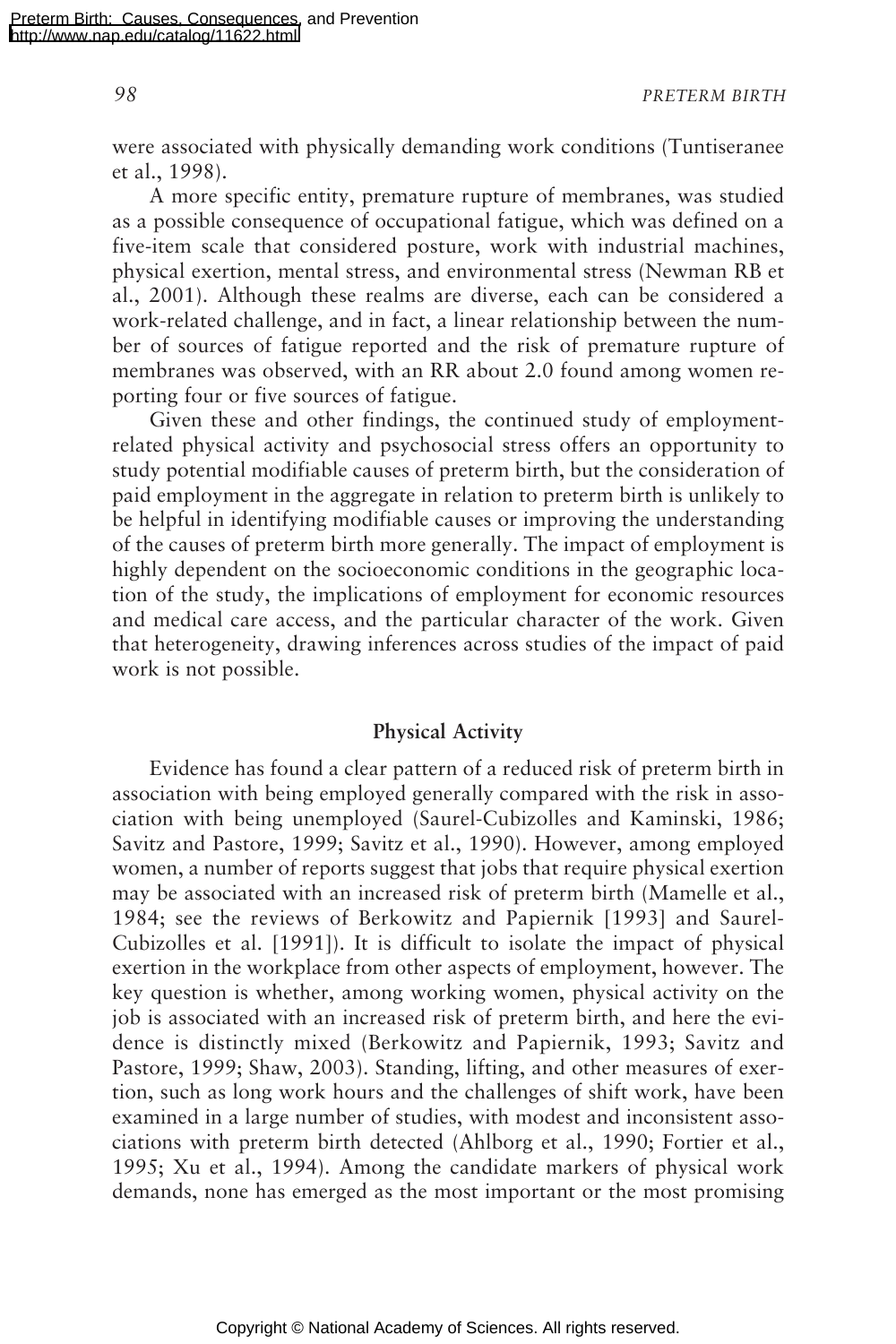as having a causal influence on preterm birth on the basis of consistent empirical support for an association. The limited qualities of the assessments, the use of inconsistent definitions, and susceptibility to confounding may have blurred the findings for the association of interest. Nevertheless, despite the sizable number of studies that have evaluated whether such an association exists, there is as yet little basis for asserting that physical work is associated with an increased risk of preterm birth.

Leisure activities and their association with preterm birth have been of increasing interest in recent years. Historically, the primary concern was with an adverse effect of physical activity on fetal growth and the duration of gestation (Dye and Oldenettel, 1996). In more recent times, the focus has shifted toward the potential for a protective effect of being physically active on preterm birth (Sternfeld, 1997). Evidence suggests that the longer in pregnancy that exercise continues, the greater the reduction in the risk of preterm birth is (Evenson et al., 2002). Although intense activity has physiologic effects that raise concern over an increased risk of preterm birth, relevant mechanisms involving glucose metabolism and vascular effects would be consistent with a reduction in the risk of preterm birth.

# **Sexual Activity**

The potential for adverse effects of sexual activity, particularly intercourse, during pregnancy has been of concern for some time due to the potential for direct effects of semen on initiating preterm labor, alteration of vaginal microflora, or other hypothesized pathways leading to preterm birth. Much of the interest and research on this question appeared in the 1980s, with consistent evidence that remaining sexually active during pregnancy was not associated with preterm birth (Klebanoff et al., 1984; Mills et al., 1981; Rayburn and Wilson, 1980). There was some suggestion that intercourse in the presence of certain infections; namely, *Trichomonas vaginalis* and *Mycoplasma hominis*, might increase risk for preterm birth (Read and Klebanoff, 1993), but more recent studies have continued to report not just an absence of increased risk associated with sexual activity but a notably diminished risk of preterm birth (Sayle et al., 2003). This may well be a reflection of selection for remaining sexually active, i.e., having a partner who may provide social support, having an absence of contraindications to remaining active, and the subjective sense of well-being that motivates continued activity.

# **Douching Before and During Pregnancy**

A number of indirect lines of evidence suggest that the practice of vaginal douching might increase the risk of preterm birth. Douching is a com-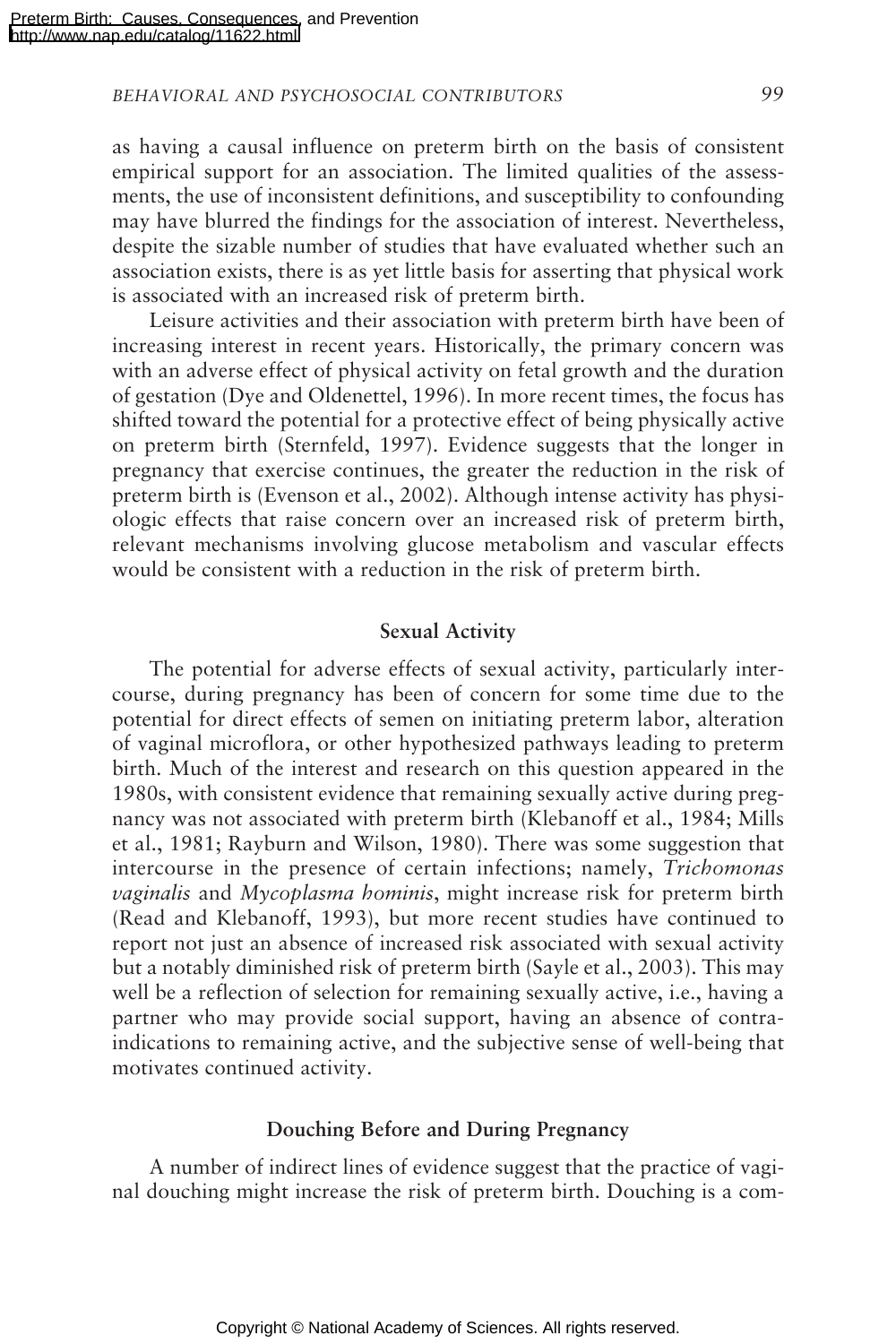mon behavior and is more common among African American women than white women, consistent with the increased prevalence of bacterial vaginosis (BV) and preterm birth among African American women (Bruce et al., 2000). Furthermore, douching alters the vaginal microflora and may well facilitate the passage of vaginal pathogens to the upper reproductive tract, which contributes to inflammation and, possibly, to preterm birth. Few empirical evaluations of this hypothesis have been conducted thus far.

Women rarely douche during pregnancy, so the analyses have focused on douching during the period before pregnancy begins. Bruce et al. (2002) reported no association, after adjustment for confounders, between douching at any time before pregnancy and preterm birth, with ORs ranging from 0.7 to 1.1. However, among the small proportion of women who did report that they douched during pregnancy, the OR for preterm birth was 1.9 (95% CI 1.0–3.7). In another study (Fiscella et al., 2002), frequent and long durations of douching before pregnancy were found to be associated with an increased risk of preterm birth. Given the racial disparity in douching practices and the high degree of plausibility that douching influences pathways linked to preterm delivery, continued evaluations of the effects of this behavior are warranted.

# **PSYCHOSOCIAL FACTORS AND PRETERM BIRTH**

In 1985 the Institute of Medicine (IOM) issued a report on low birth weight that concluded that stress was one promising avenue for future research (IOM, 1985). Since then, the findings of many more investigations have been published, as have numerous reviews, partial reviews, and commentaries on this area of research (Istvan, 1986; Kramer et al., 2001a; Lederman, 1986; Lobel, 1994; Paarlberg et al., 1995; Savitz and Pastore, 1999). However, existing reviews are outdated because of the burgeoning papers that have been published since the year 2000. This reflects the high level of scientific interest and public health attention to the topic of psychosocial factors and preterm delivery, especially research on stress and preterm delivery. This section summarizes the scientific findings on stress (including racism as a stressor), social support, and the intendedness of a pregnancy and their relation to the occurrence of preterm delivery.

# **Stress**

Stress is defined as demands that tax or exceed the adaptive capacity of an organism and that result in psychological and biological changes (Cohen and Syme, 1985). This definition includes both environmental demands and the responses to them at multiple levels of analysis (cognitive, affective, immune, endocrine, cardiovascular, and so on). The breadth of this con-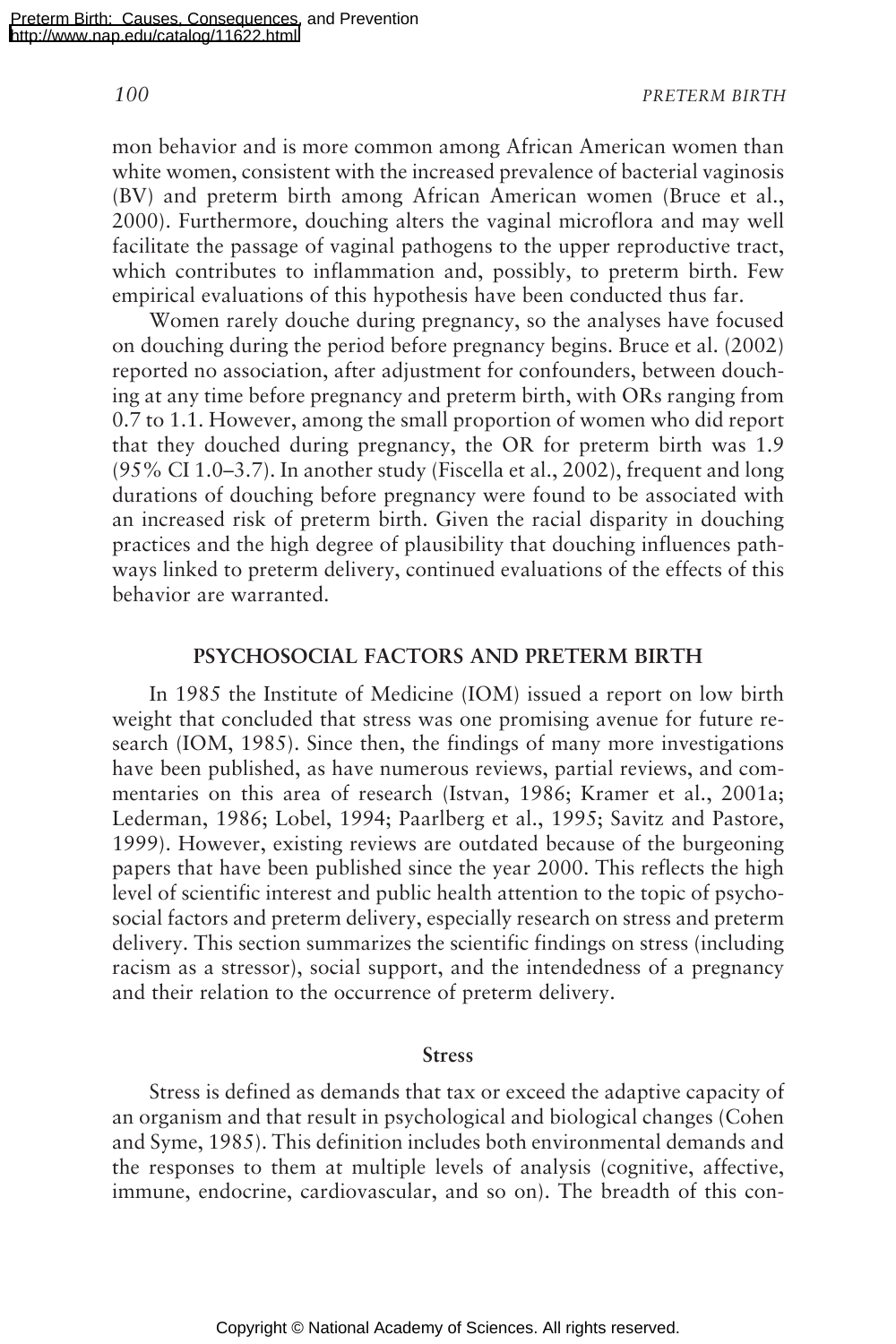struct has led to confusion among health care researchers and has muddled conceptual and measurement issues in the literature on stress and preterm delivery. Reframing stress as an umbrella concept (Lazarus and Folkman, 1984) that contains these distinguishable components has opened the way for stronger theory and research on stress and health in general (Cohen, 1995) and on birth outcomes more specifically (Lobel, 1994). Thus, this body of research can be divided by specific subtopics; namely, the effects of environmental demands, the effects of emotional and cognitive responses to those demands, and the role of biological stress responses such as hypothalamic pituitary axis (HPA) and cardiovascular and immune responses. Moreover, theoretical analyses have linked these distinct areas of empirical inquiry together into proposed pathways from the existence of stressors to the occurrence of preterm delivery (Hogue and Bremner, 2005; Holzman et al., 2001; Livingston et al., 2003; Lockwood, 1999; Rich-Edwards et al., 2005; Schulkin, 1999; Wadhwa, 2001).

The empirical research on stress and preterm delivery has become increasingly sophisticated in the past decade in several ways. First, the designs of observational studies have shifted from predominantly retrospective to predominantly prospective, measuring stress before rather than after delivery. Second, sample sizes are larger, in general, affording better power to test the effect(s) of interest. Third, the means of both the conceptualization and the measurement of stress have been strengthened. Fourth, most researchers now analyze data with attention to separating preterm labor and delivery from infant birth weight rather than studying only one of these outcomes without controlling for the other or lumping together several outcomes into what was sometimes termed "complications." Finally, studies have involved greater control for potential confounders of the stress-preterm birth relationship. Thus, the methodological problems that have plagued past research on stress and preterm delivery (Hoffman and Hatch, 1996; Lobel, 1994) are being ameliorated by trends in current research. Nonetheless, the findings of experimental studies that can provide firmer evidence for causality than observational studies are not yet available. Interventions in pregnancy that are aimed at reducing stress have generally used multifaceted treatment packages, including smoking cessation, support provision, prenatal education, and other ingredients, which prevents any conclusions of the effects of stress on preterm birth independent of the effects of other factors from being made (IOM, 2000). To date, prenatal intervention trials have not used state-of-the-art methodologies to isolate the effects of stress reduction from other psychosocial components; and none have examined the mediating processes involved to determine which components successfully reduced stress, which did not, or why (West and Aiken, 1997).

Although intervention trials on stress per se and preterm birth are absent or their findings are inconclusive, a handful of more rigorous observa-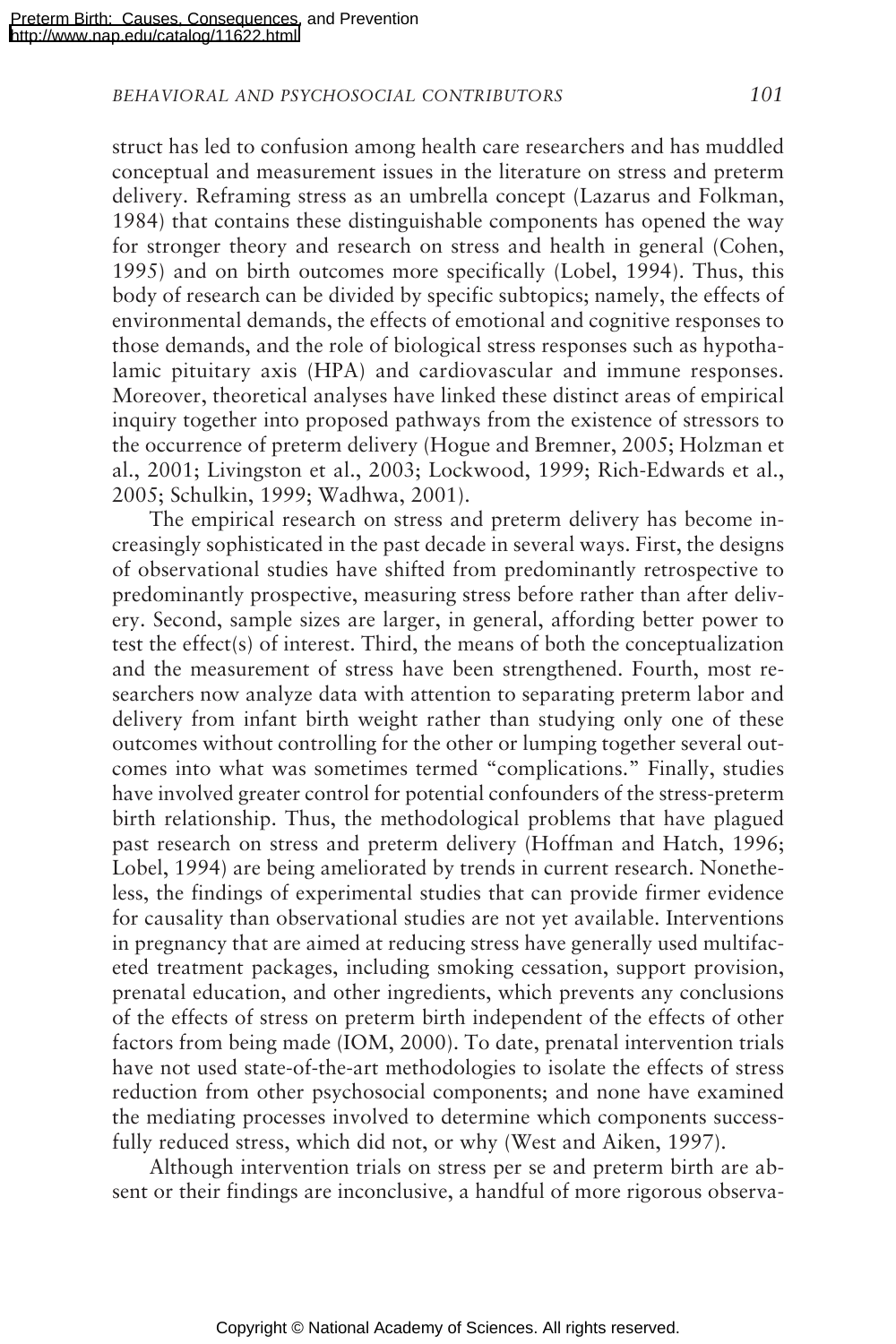tional studies on stressors (environmental demands) and preterm birth now exist. A second group of acceptable studies that have evaluated emotional, affective, or cognitive stress-related states and preterm birth exist. In addition, a number of notable animal and human studies on specific linkages between stress or emotion and various hypothesized mediators of preterm birth have been published. These mediators include BV (Culhane et al., 2001), cytokines (Coussons-Read et al., 2005), corticotropin-releasing hormone (Hobel et al., 1998; Lockwood, 1999; Mancuso et al., 2004), cortisol (Obel et al., 2005), blood pressure (McCubbin et al., 1996; Stancil et al., 2000), uterine artery resistance (Teixeira et al., 1999), and pregnancy-induced hypertension (Landsbergis and Hatch, 1996). This literature is discussed elsewhere in this report (Chapter 6). Finally, a small group of more recent studies has linked prenatal stress or emotion to a wide range of developmental outcomes, and both animal and human research in this area has been reviewed (Huizink et al., 2004; Schneider et al., 2002). The results have linked prenatal stress to outcomes ranging from fetal neurobehavioral indices (DiPietro et al., 2002; Wadhwa et al., 1996; also see the review by DiPietro [2005]) and fetal brain development (Graham et al., 1999; Hansen et al., 2000; Lou et al., 1994) to infant temperament and related infant outcomes (Huizink et al., 2002, 2003) and even some outcomes in toddlers (Laplante et al., 2004) and school age children (Rodriguez and Bohlin, 2005; Van Den Bergh and Marcoen, 2004; Van Den Bergh et al., 2005). Extensions of this work to the role of fetal stress programming in adult health outcomes are also capturing great interest (Barker, 1998; Huizink, 2005; Nathanielz, 1999).

Altogether these research developments strengthen the theoretical premises that causal pathways link maternal and fetal environmental stress exposures and maternal emotional states through biological mediators to preterm delivery or low birth weight and, furthermore, to developmental outcomes across the life span. However, the evidence to date is not sufficient or strong enough to draw firm conclusions on the many pieces of the complex and diverse pathways linking psychosocial factors to maternal and fetal outcomes. Nonetheless, it is possible to draw some tentative conclusions from recent research on the narrower topic of stressors or emotions as risk factors for preterm delivery. Much more intensive and rigorous scientific inquiry is needed before it will be known where, when, and how stress operates in pregnancy to influence developmental outcomes at any point in the life course (also see Chapter 6). Given the high levels of enthusiasm for research in this area, equal doses of objectivity, rigorous study, and the cautious drawing of conclusions on the effects of prenatal stress on distal outcomes are called for at this time.

This review begins where Savitz and Pastore (1999) ended their review of 20 methodologically acceptable studies. As they stated, the conclusions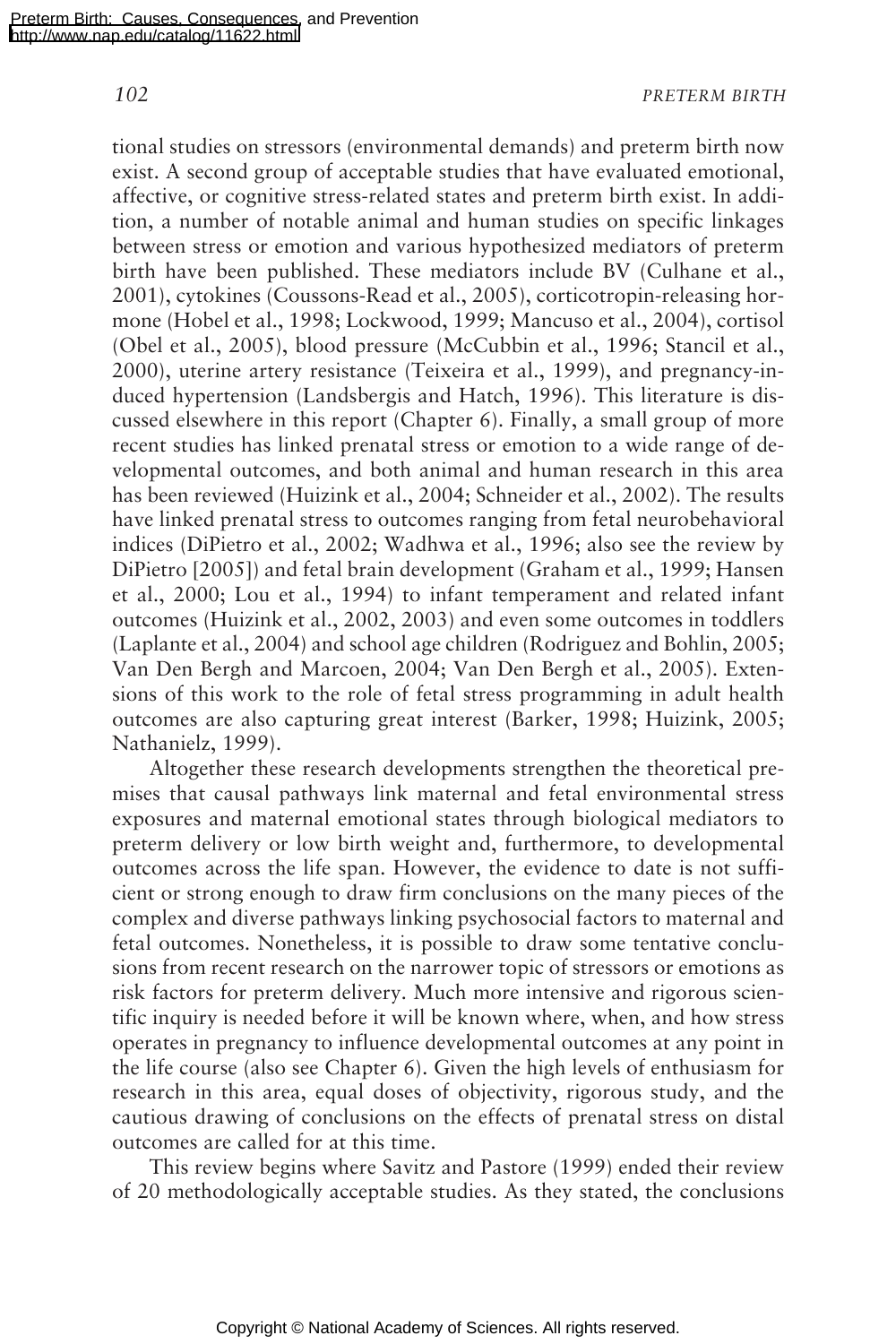that one can draw from that group of studies are hampered by methodological limitations, including retrospective study designs, sampling of special populations, small samples sizes, the use of various definitions of stress, the use of weak measures, and study enrollment often late in pregnancy. Nonetheless, the pattern of findings is informative. Of the 20 psychosocial studies reviewed, 11 studies assessed life events and tested the associations of those life events with preterm birth or gestational age. Of those 11 studies, 5 reported significant effects (Berkowitz and Kasl, 1983; Hedegaard et al., 1996; Mutale et al., 1991; Newton and Hunt, 1984; Newton et al., 1979), whereas 6 did not (Honnor et al., 1994; Lobel et al., 1992; MacDonald et al., 1992; Pagel et al., 1990; Stein et al., 1987; Wadhwa et al., 1993). Eleven studies assessed the associations of preterm birth and gestational age with anxiety, depression, or emotional distress. Of those 11 studies, 6 found significant effects (Copper et al., 1996; Hedegaard et al., 1993; Lobel et al., 1992; Orr and Miller, 1995; Steer et al., 1992; Wadhwa et al., 1993), whereas 5 did not (MacDonald et al., 1992; Molfese et al., 1987; Pagel et al., 1990; Perkin et al., 1993; Stein et al., 2000). In short, approximately half of the tests of stress measures and their association with preterm birth or gestational age outcomes were statistically significant.

Two notable early studies stand out because of their prospective designs and large sample sizes. In a sample of 5,873 Danish women, Hedegaard et al. (1996) found that experiencing one or more highly stressful life events at between 16 and 30 weeks of pregnancy was associated with a risk of preterm delivery ( $OR = 1.76$ ). In an investigation of nearly 2,600 pregnant women in a large multisite U.S. study, Copper et al. (1996) reported that a two-item stress measure that assessed the extent to which women felt nervous, tense, and strained in general at 26 weeks of gestation predicted preterm birth, after controlling for race, age, marital status, insurance coverage, education, and substance use. Savitz and Pastore (1999) conclude that "psychosocial stress is among the more promising targets for [preterm birth] prevention strategies" (p. 93). This conclusion rests partly on the results of these stronger observational studies and also on specific criteria for interventions contained in the review, such as the modifiability of stress.

Studies published after the 1999 review continued to be somewhat methodologically uneven, but in general, research on stress and preterm birth has improved substantially since 1996 or 1997 in terms of the hypotheses and conceptualizations used, the measures used, sample sizes, and data analyses. Some of the newer studies are methodologically quite innovative. The IOM committee review of electronic databases yielded more than two dozen newly published reports on stress and its effects on preterm birth or birth weight. Databases containing data on low birth weight are viewed as potentially different, in terms of the mechanisms underlying the causes of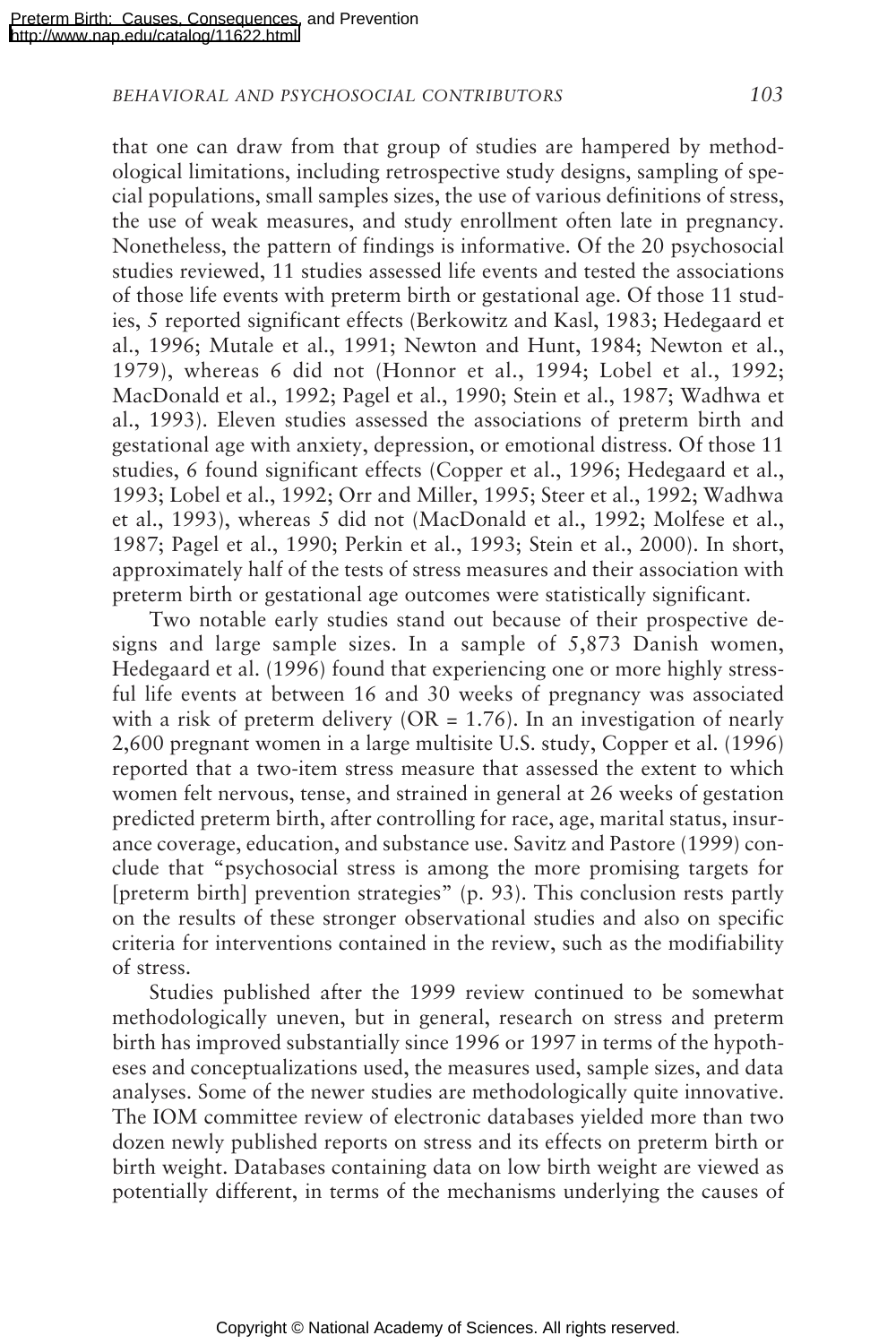low birth weight, from those containing data on preterm births; but they are noted because of the substantial overlap of the two outcomes. Of 27 published reports, 21 were deemed of acceptable methodological quality for review and represent data from approximately 19 independent databases.1 Many of the studies assessed multiple aspects of stress, such as major life events, anxiety, and depression. Of the 17 investigations (which evaluated data from 16 independent databases) that assessed any stress variables and that had preterm birth or gestational age as the outcome, only 2 obtained no significant findings. All four investigations on low birth weight that measured stress also found significant associations.2 In sum, the overall pattern of findings since they were last reviewed suggests that more rigorous approaches are yielding more definitive results regarding the effects of stress on preterm delivery and gestational age, although the exact nature and strength of these effects are not yet clear. This led the committee to turn to examining the specific forms of stress involved, especially in more definitive studies, to obtain clues on the patterns of exposures.

# **Life Events**

Life events are major events that individuals experience, such as divorce, a death in the family, illness, injury, or the loss of a job (Cohen et al., 1995). Eight studies assessed life events and tested whether a count of the number of events occurring during pregnancy or the severity or the impact of those events predicted preterm birth. Three obtained nonsignificant results, including one large prospective study (Goldenberg et al., 1996a), one prospective study with a small sample size (Lobel et al., 2000), and one analysis of a very large data set with data collected retrospectively (Lu and Chen, 2004). The other five studies all reported significant associations of some aspects of life events with preterm birth. In a large prospective study (in which maternal age, cohabitation, and education were controlled), Nordentoft et al. (1996) assessed life events at 20 weeks of gestation in a cohort of 2,432 Danish women and found that severe life events predicted preterm birth (adjusted OR = 1.14) but did not predict intrauterine growth restriction. Similarly, Dole and colleagues (2003) found an increased risk of preterm birth in women with negative-impact life events ( $RR = 1.8$ ) in 1,962 pregnant women in North Carolina. Whitehead and colleagues (2002) analyzed two cohorts of women from a large study of 70,840 women in the

<sup>&</sup>lt;sup>1</sup>In some cases, publications have addressed different issues within subgroups of the same database.

<sup>2</sup>Of the 6 studies deemed methodologically weaker than the original 21, 3 reported that stress had significant effects on preterm birth, gestational age, or birth weight.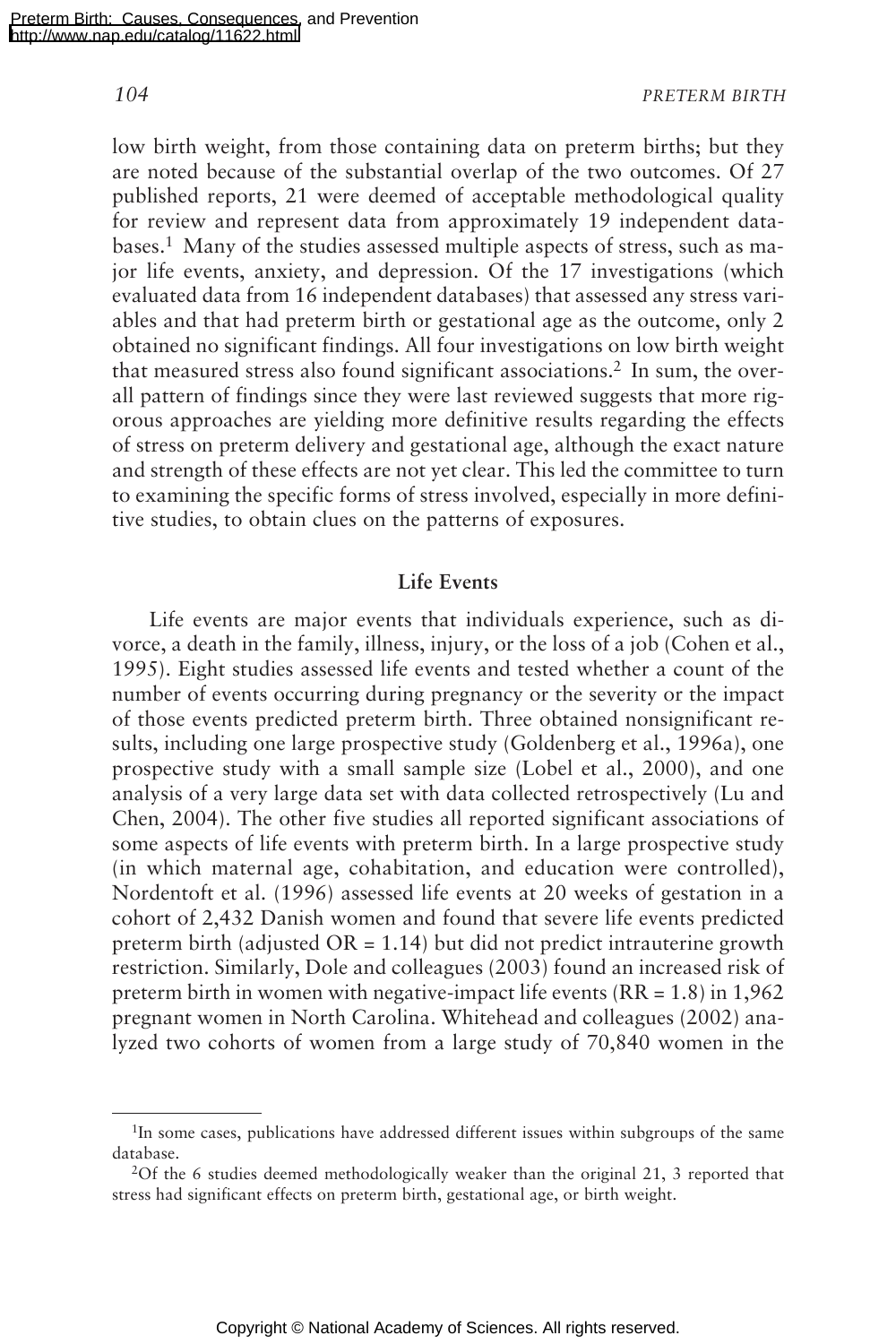United States (the Pregnancy Risk Assessment Monitoring System) by assessing life events 2 to 6 months after delivery (retrospectively). Experiencing more than two life events predicted preterm birth in primiparous pregnancies in one cohort (1994 and 1995), and more than five life events predicted preterm birth in multiparous pregnancies in the other cohort (1990 to 1993). Why these results did not cross replicate across cohorts is unclear (also see the findings of Lu and Chen [2004], based on a third cohort from the same study).

However, the results presented above are consistent with those of two additional studies restricted to African-American women. In one study, the number of prenatal major life events, as assessed prospectively, was associated with gestational age in a sample of 179 pregnant women selected from a larger data set (Parker Dominguez et al., 2005). The other study of African-American women (Collins et al., 1998), which had a case-control design, indicated that three or more life events in pregnancy were significantly associated ( $OR = 3.1$ ) with very low birth weight (all cases were also preterm births; see also Sable and Wilkenson [2000]). Zambrana et al. (1999) also found a bivariate association between life events and gestational age in a large sample of women of Mexican origin or descent and African-American women studied in the second trimester. However, the strongest effect in that study was detected when life events were combined with other stress measures into a latent factor in a multivariate model.

Thus, there is some consistent evidence that major life events are associated with preterm birth, although the evidence is by no means uniform. High numbers of life events and severe life events or life events with the greatest impact have been more consistently predictive of preterm birth across studies.<sup>3</sup> On the whole, the focus in the future should be on approaches to the study of life events that delineate events by their severity and emphasize those with the highest negative impacts.

# **Chronic and Catastrophic Stress Exposures**

A second set of studies involved a common chronic stressor, such as being imprisoned (Hollander, 2005) or homeless (Stein et al., 2000) during pregnancy or experiencing a catastrophic event occurring during pregnancy (Glynn et al., 2001; Lederman et al., 2004). For example, Lederman and colleagues (2004) assessed the impact of the time of gestation at the time of the World Trade Center terrorist attack on September 11, 2001, among

<sup>3</sup>One exception is the finding of Goldenberg et al. (1996a) that a low frequency of positive life events during pregnancy was weakly associated with preterm birth.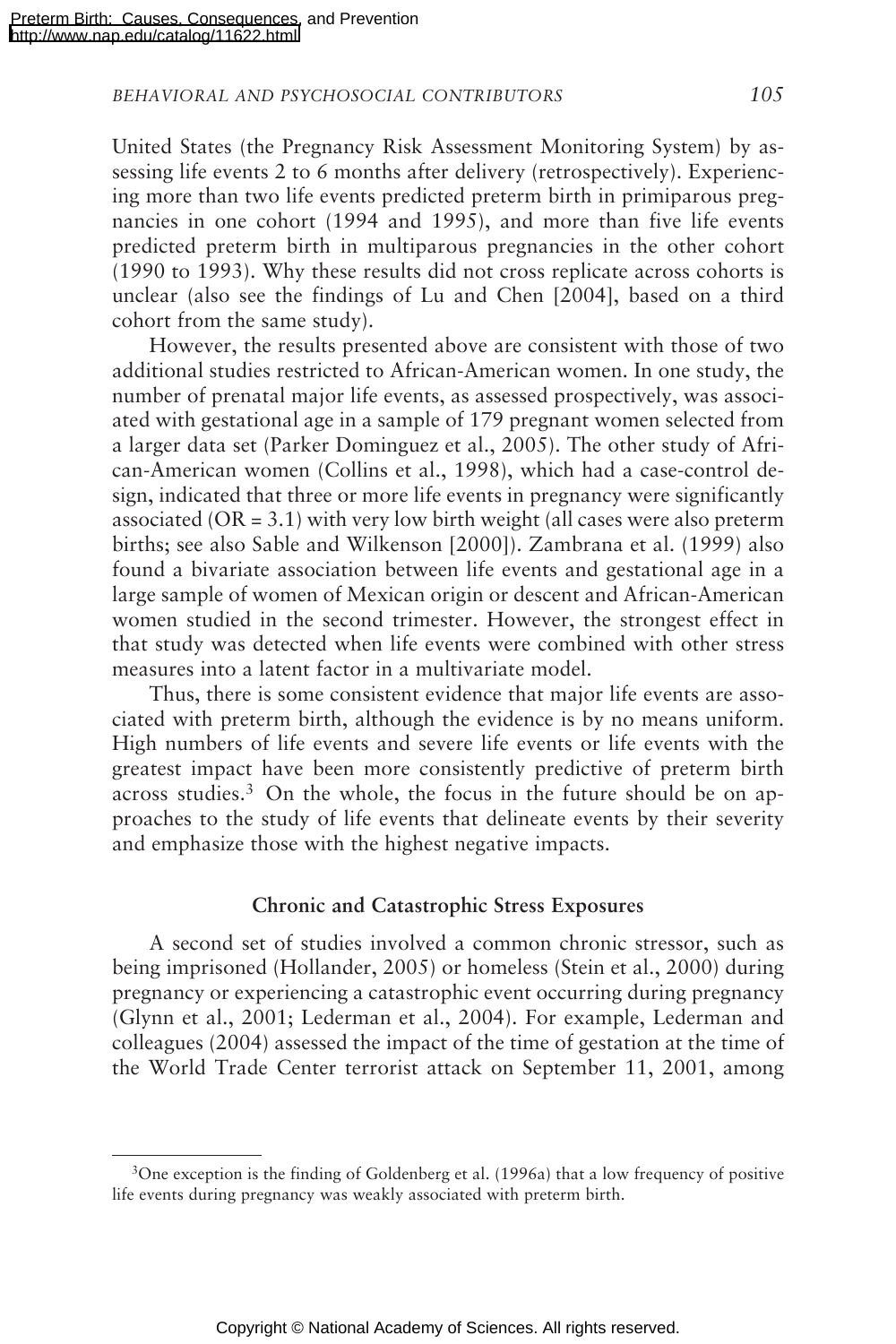300 nonsmoking women in New York City who were pregnant at the time. Women who were in the first trimester at the time of the attack delivered infants of significantly shorter gestations, and women whose place of employment was within 2 miles of the World Trade Center had marginally shorter gestations. Strikingly similar effects were found by Glynn and colleagues (2001), who examined gestational age at delivery of 40 women who experienced a major earthquake in the first, second, or third trimester or postpartum. They found a significant effect of the timing of the earthquake during pregnancy on gestational age, such that the later in pregnancy that an earthquake occurred, the longer the gestation was. The longest gestational age in that study was among women who had already delivered at the time of the event (and who were effectively unexposed), and the shortest gestation was among women who experienced the earthquake in the first trimester. Although the sample size was small and some alternative explanations cannot be ruled out, these results are intriguing, especially because of their similarity to those of Lederman et al. (2004), as they indicate that the timing of sudden traumatic environmental stressors during pregnancy may affect the timing of delivery. Although the methodological strengths of these studies vary, they avoid some of the pitfalls encountered in life events approaches because all the participants in the studies experienced the same stressor.<sup>4</sup>

Turning to more chronic forms of exposure, Stein et al. (2000) studied 237 homeless women interviewed at 78 shelters or meal programs. The severity of homelessness, especially the variable of the percentage of the woman's lifetime that she had been homeless, predicted both preterm birth and low birth weight (each of which controlled for the other). The analyses controlled for many other variables, such as substance use, trauma and distress, prior birth complications, race-ethnicity, income, and various medical risk factors. The severity of homelessness is a fairly objective measure of chronic stress or strain and not merely a measure of perceived stress or distress; but it may have been confounded nonetheless by inadequate nutrition or general health neglect, as the authors point out, which could account in part for these effects. Nonetheless, these are unique findings on the possible role of chronic stress in preterm birth and low birth weight.

Misra and colleagues (2001) also retrospectively studied chronic stress during pregnancy in 739 low-income African-American non-Hispanic women interviewed after delivery. Multivariate analyses indicated that chronic stress predicted preterm delivery (adjusted OR = 1.86) when several

<sup>4</sup>See also earlier studies by Kuvacic et al. (1996) on the effects of expatriation on preterm birth and Levi et al. (1989) on the effects of the Chernobyl nuclear disaster on preterm birth.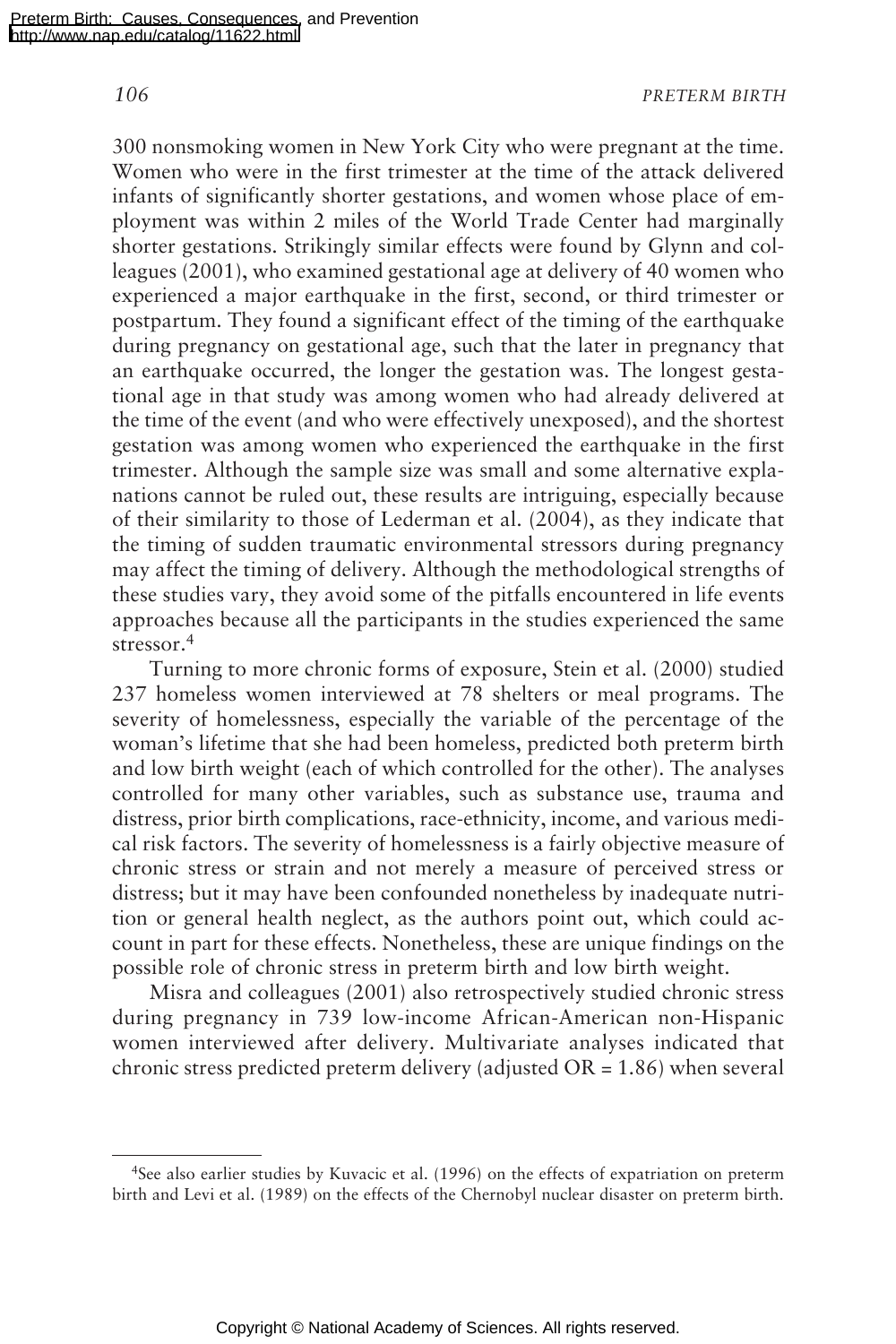biomedical and other psychosocial factors were controlled for. The chronic stress measures contained 12 items that assessed financial, family, work, health, and other forms of ongoing stress.

In sum, studies of chronic and catastrophic stress exposures are suggestive of an association between stress and preterm birth, although the findings are not yet definitive. Such studies offer an opportunity to use quasiexperimental designs instead of correlational designs, and these quasiexperimental studies may add to the ability to draw inferences (Cook and Campbell, 1979; Shaddish et al., 2002), and also have the potential to test competing theories about acute versus chronic stress exposures and their effects on preterm birth.

# **Emotional Responses and Affective States**

# *Anxiety*

The early research on psychosocial risk factors for preterm delivery and low birth weight focused on maternal anxiety (Gorsuch and Key, 1974). Other studies over the years have focused on the role of general distress. Determination of whether either depression or anxiety is a risk factor for preterm delivery has, however, been difficult for many reasons. Among these is the fact that the two emotional states are often comorbid, although they are distinguishable clinically. However, the questionnaire measures used in obstetric research to assess anxiety and depression are not well suited to their differentiation. Thus, many studies have investigated general distress by using the General Health Questionnaire (Hedegaard et al., 1993, 1996; Perkin et al., 1993) or the Hopkins Symptom Checklist (Paarlberg et al., 1996). General emotional distress may not be as clear-cut a risk factor as the potentially separable effects of either anxiety or depression.

Recent studies suggest that anxiety may be a potentially important risk factor for preterm delivery. The IOM committee found 12 studies in total that tested the emotional components of stress as predictors of preterm birth. Eleven studies had prospective designs; of these, nine tested the association of anxiety with gestational age or preterm birth. Two found no significant effects for state anxiety (Lobel et al., 2000; Peacock et al., 1995); one study found that general anxiety was associated with intrauterine growth restriction (but not with preterm birth), but only in white patients (Goldenberg et al., 1996a); and one study found that general anxiety was associated with preterm labor in women who had a history of preterm labor (Dayan et al., 2002).

Four more investigations were very consistent in finding that anxiety concerning the pregnancy itself was associated with gestational age or preterm birth. For example, Rini et al. (1999) reported that prenatal anxi-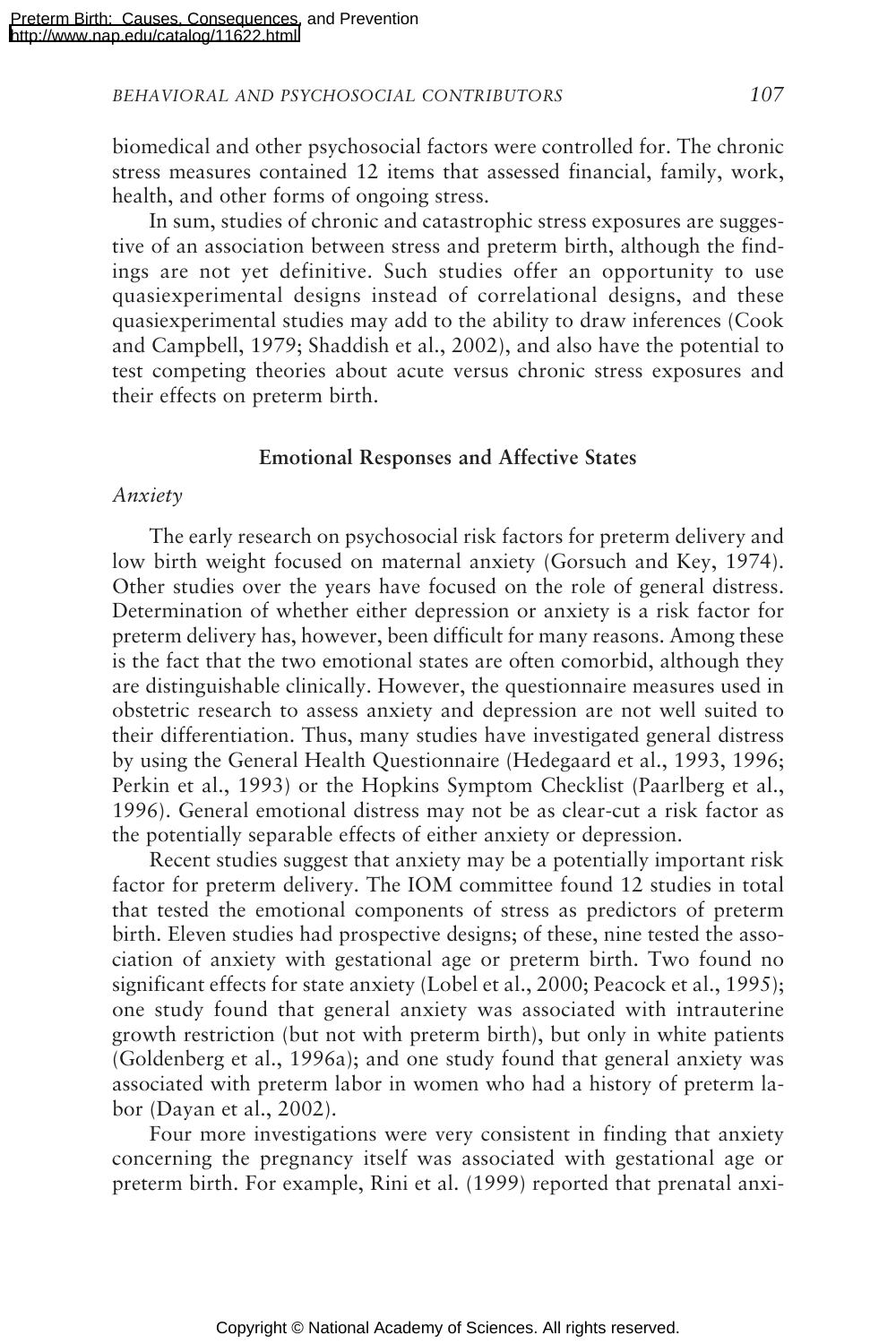# *108 PRETERM BIRTH*

ety (a combination of state anxiety and pregnancy anxiety), assessed by interviews with women at 28 to 30 weeks of gestation, was associated with gestational age in 230 Hispanic and white women when other sociodemographic, medical, and behavioral risk factors were controlled for (estimated OR for preterm birth = 1.59). In a larger prospective study, Dole et al. (2003) replicated these findings; pregnancy-related anxiety at 24 to 29 weeks of gestation predicted preterm birth in a sample of 1,962 women  $(RR = 2.1)$  when the data were adjusted for alcohol and tobacco use. This effect was robust for women with spontaneous preterm labor rather than the medical induction of labor, with medical comorbidities controlled for, and was a stronger effect than that of the life events noted above.

Mancuso and colleagues (2004) also replicated these findings with a sample of 282 women assessed twice during their pregnancies (Behavior in Pregnancy Study [BIPS]). Pregnancy-specific anxiety at 28 to 30 weeks of gestation (but not at 18 to 24 weeks of gestation) significantly predicted gestational age. In addition, Mancuso et al. (2004) reported that corticotropin-releasing hormone levels mediated the effects of pregnancy anxiety on gestational age (see also Hobel et al. [1999]). Further multivariate analyses of this sample reported by Roesch et al. (2004) sought to determine which of three stress indicators (state anxiety, pregnancy anxiety, and perceived stress) was most predictive of gestational age in the women participating in BIPS. They determined that pregnancy anxiety was the only significant predictor of gestational age when all three indicators were included in the model. Other studies of perceived stress that used the standard scale in BIPS (PSS) have had mixed results for this component (Lobel et al., 1992, 2000; Sable and Wilkenson, 2000; Zambrana et al., 1999).

When considered together, these results are quite consistent in pointing to anxiety as a possible risk factor. Although results of studies on general anxiety are somewhat mixed, studies on anxiety regarding the pregnancy itself are more consistent in predicting gestational age at birth or preterm birth. The most vulnerable times in pregnancy for emotions to have effects on physiology are not yet clear, but some research points to weeks 24 and 30 of gestation (Rini et al., 1999). The possibility of the confounding of anxiety over existing medical risk conditions was considered and controlled to some extent in some of these investigations, suggesting that anxiety over existing medical risk conditions does not fully account for the effects. That is, high-risk pregnancies may elicit anxiety, but this does not appear to account for these findings; in short, anxiety resulting from knowledge of one's medical risk conditions is not implicated as a risk factor per se. Follow-up research on anxiety and its timing and mechanisms of effects on preterm labor and delivery is recommended.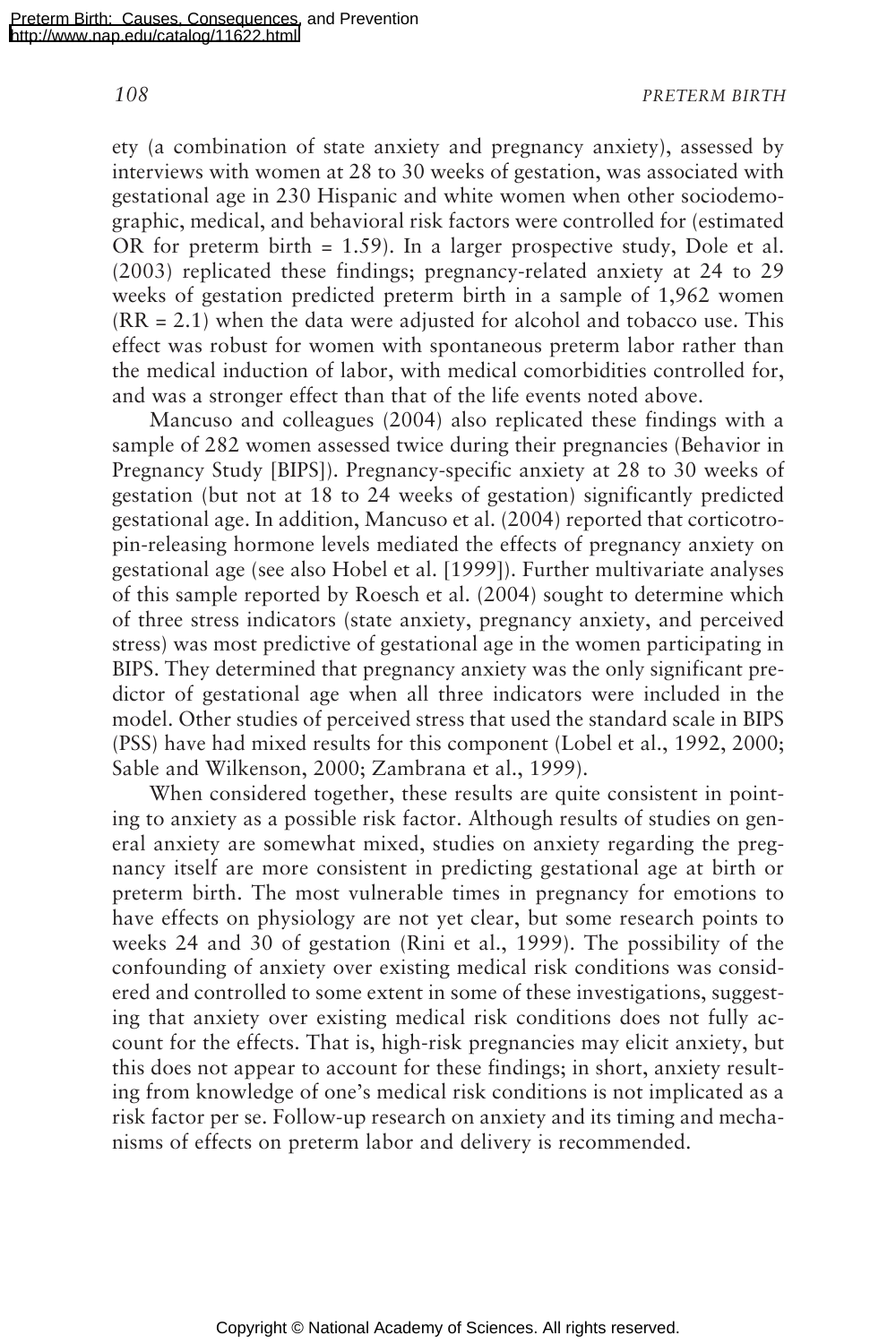## *Depression*

Ten studies on depression and preterm birth or low birth weight were reviewed. All studies had prospective designs. Of these, four reported nonsignificant effects (Dole et al., 2003; Goldenberg et al., 1996a; Lobel et al., 2000; Misra et al., 2001; Peacock et al., 1995). Three found that prenatal depression in the mother affected fetal growth (Hoffman and Hatch, 2000) and birth weight percentiles (Paarlberg et al., 1999). Two studies reported associations of depression and preterm delivery (Dayan et al., 2002; Jesse et al., 2003; Orr et al., 2002). One found significant effects only among women who were underweight (BMI  $\lt$  19) before the pregnancy (Dayan et al., 2002). Another was a large study of African American women only (Orr et al., 2002) reporting adjusted OR of 1.96 for spontaneous preterm birth among women in the top 10 percent on a standard depression measure.

Overall, recent prospective studies on depression do not suggest a strong pattern for depression as a general risk for preterm delivery consistent with the results of earlier studies (Copper et al., 1996; Perkin et al., 1993) with some exceptions. For example, depression in African American women seems to be an area worthy of further investigation. Effects of depression on birth weight or fetal growth is also inconsistent but there are some indications that depression may be a risk factor for fetal growth or low birth weight. Further research is needed to clarify this topic of research. Pathways from emotion to low birth weight through health behaviors such as diet and nutrition, substance use, sleep, and inactivity are important to elucidate. Women who are depressed or anxious during pregnancy are unlikely to take care of themselves as adequately as those who are not. Anxiety may be linked to different behavioral implications than depression. Studies of these states also must address their frequent confounding as well. This is a potential topic for follow-up research.

# **Other Forms of Stress Exposure**

A relatively small number of studies have assessed the effects of daily stressors on preterm birth but have shown nonsignificant results (Paarlberg et al., 1996; Wadhwa et al., 1993). It is possible that these measures do not capture levels of stress exposure high enough to influence pathways to prematurity. Although daily stressors may operate in combination with other stress exposures, such as major life events, and interact with responses such as anxiety or depression to contribute to the risk of preterm birth, they do not seem promising overall for predictive purposes.

Two other bodies of research are relevant to the role of stress and preterm delivery. One is on the effects of occupational or work stress on preterm delivery (Woo, 1997). This area is related to but distinct from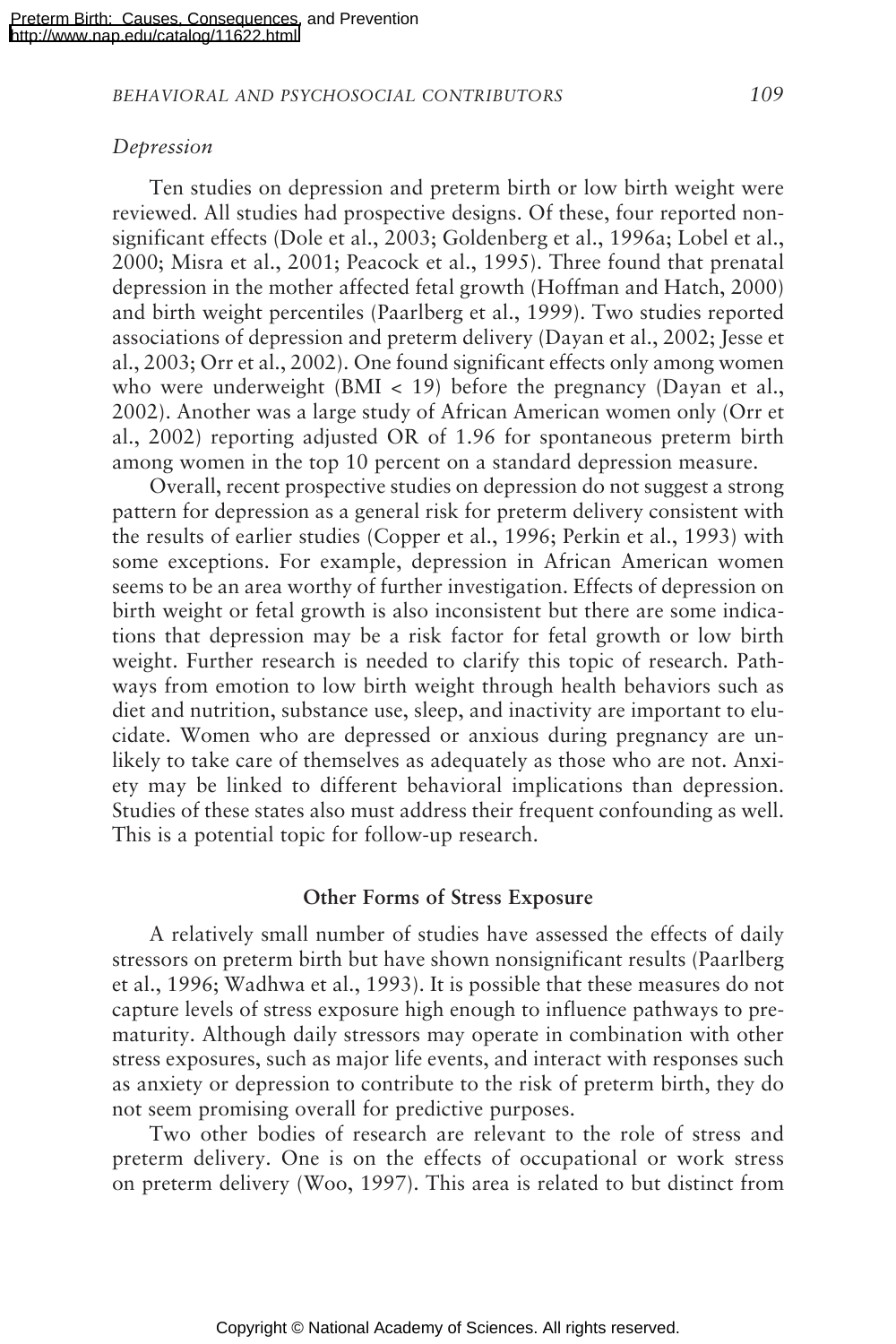the topics of physical activity and employment discussed earlier in this chapter. Whether or not a woman is employed, she may engage in various degrees of daily physical activity or strain, but only women who are employed would potentially experience occupational stress. Savitz and Pastore (1999) highlighted previous studies on occupational stress and preterm birth that were consistent in showing significant associations of either occupational stress or physical strain with preterm labor or delivery (Brandt and Nielsen, 1992; Brett et al., 1997; Henriksen et al., 1994; Homer et al., 1990). In a related study, Pritchard and Teo (1994) found that assessments of household strain were significant predictors of preterm birth in 393 Swedish women.

This area is complex because it has sometimes been framed as an issue of whether employment during pregnancy is itself risky or whether the characteristics of a woman's employment are the preterm birth risk-associated factor. Key issues include the type of work activities, the number of hours of work each day or week, the time during pregnancy when a woman works, the work environment, and the psychological strain (cognitive and emotional) that may be associated with work. When these factors are quantified, it may be found that some employed women are at risk and others are not. This is another topic worthy of future investigation.

A second area relevant to stress is that on exposure to personal violence. A small but growing body of work suggests that women who experience domestic or personal violence during pregnancy are at risk for adverse birth outcomes (Amaro et al., 1990; Coker et al., 2004; Parker et al., 1994a; Rich-Edwards et al., 2001; Shumway et al., 1999). The extent to which this is the result of stress processes rather than other mediating processes is unclear, however. In addition, most studies appear to view domestic or personal violence as a chronic stressor and have observed that violence affects birth weight but not preterm birth.

# *Mechanisms Linking Stress and Emotions to Preterm Birth*

Maternal stress can cause the release of increased levels of catecholamines and cortisol, which could prematurely activate placental corticotropin-releasing hormone, thereby precipitating the biological cascade leading to the onset of preterm labor (see Chapter 6). Stress can also alter immune function, leading to increased susceptibility to intra-amniotic infection or inflammation (Wadhwa et al., 2001). Additionally, stress may induce highrisk behaviors as a means of coping with stress (Whitehead et al., 2003). Evidence is also accumulating that infections may play a key role in the pathogenesis of preterm birth, particularly very preterm delivery (see Chapter 6). Although researchers have recently focused on bacterial vaginosis (BV), several other infections, including asymptomatic bacteriuria, sexually transmitted infections, and periodontal infections, have all been implicated.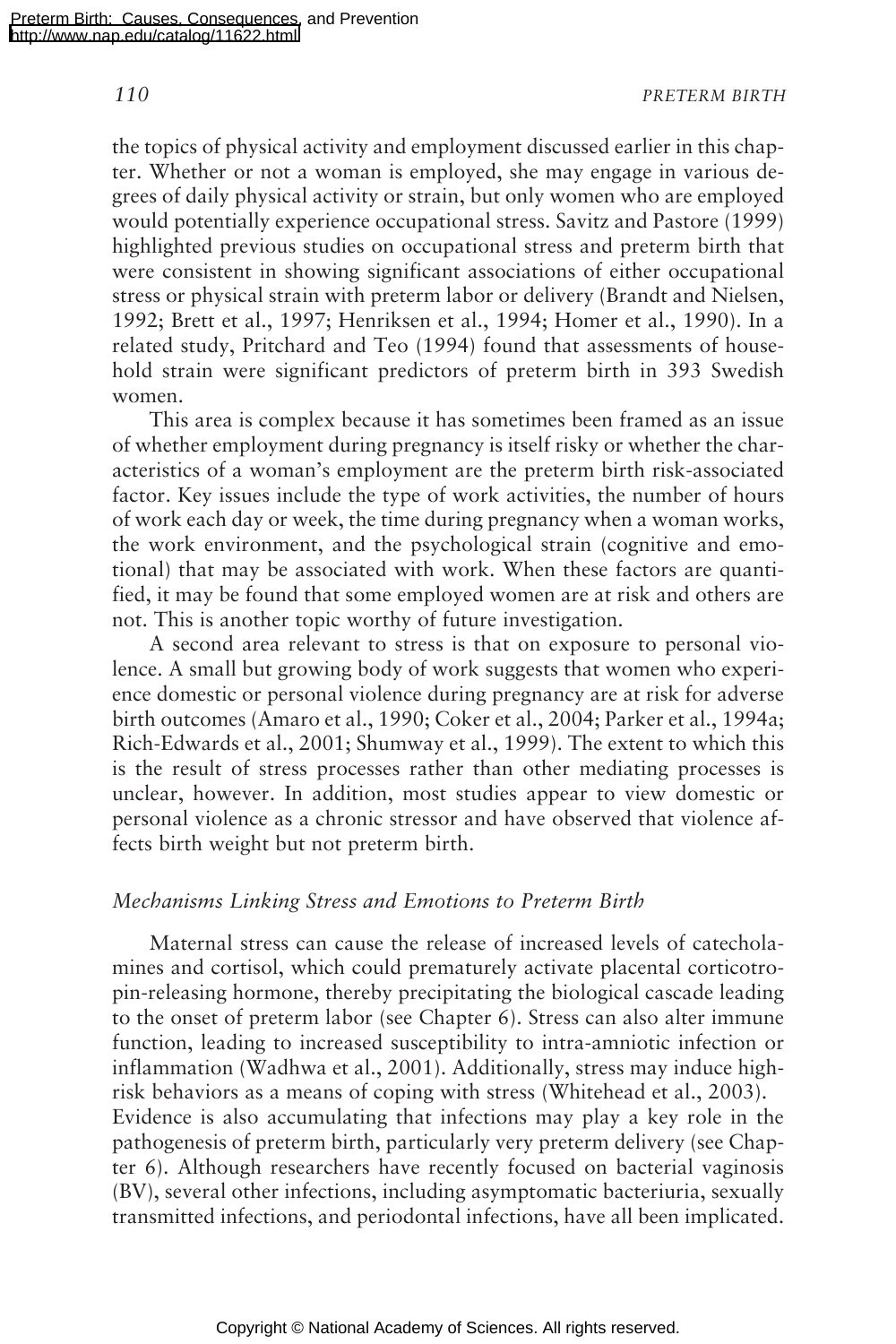There is a need for investigation of the specific pathways whereby distinct stress and emotional and affective factors contribute to preterm birth. Past research provides some clues to possible avenues of investigation. For example, maternal anxiety has been implicated more in early labor and delivery via HPA pathways, whereas depression has been associated with poor health behaviors and their consequences for fetal growth. In particular, greater theoretical analysis of the intensity and duration of distinct emotional states such as anxiety and depression and their consequences for pregnancy outcomes, such as spontaneous preterm labor, spontaneous rupture of membranes, and fetal growth restriction, is needed. (See Chapter 6 for a more extensive review and discussion of the pathways from stress to preterm birth.)

More specifically, the role of anxiety in the preterm pathogenesis process has not been adequately evaluated (Kurki et al., 2000; McCool et al., 1994). One notion, built on common anecdotes, is that a single episode of strong emotion, such as anxiety from being in New York City when the World Trade Center was attacked, in New Orleans during Hurricane Katrina, or in Los Angeles during the Northridge Earthquake, can precipitate early labor. A second possibility is that a chronic state of anxiety resulting from a clinically diagnosable anxiety disorder or subclinical set of symptoms places a woman at risk for preterm delivery. A third possibility is that a combination of the first two possibilities, in the form of an anxious disposition combined with a highly stressful acute event or series of events, may interact to cause early labor.

Limiting the inquiry to the role of anxiety and its biological consequences may prove more fruitful than earlier and cruder approaches to studying general distress and its influence on preterm delivery. Earlier, such studies served the field well in identifying potentially new risk factors, but more scientific precision on the emotional experience of pregnancy and its consequences is greatly needed now to obtain a further understanding of the association of stress with preterm delivery. For example, emerging research indicates that physiologic stress reactivity (e.g., endocrine and cardiovascular) decreases across gestation (de Weerth and Buitelaar, 2005; Glynn et al., 2001, 2004; Matthews and Rodin, 1992; Schulte et al., 1990), which has substantive implications for the role of psychosocial factors as both risk factors and targets for intervention.

# *Culture, Race, Ethnicity, and Stress*

A complication of research on stress in general and on emotional states during pregnancy more specifically is that emotional experience and responses to emotion are at least partially culturally grounded (Mesquita and Frijda, 1992). That is, people of different cultures differ in their comprehension of and ability to accept the expression of emotions, such as anxiety and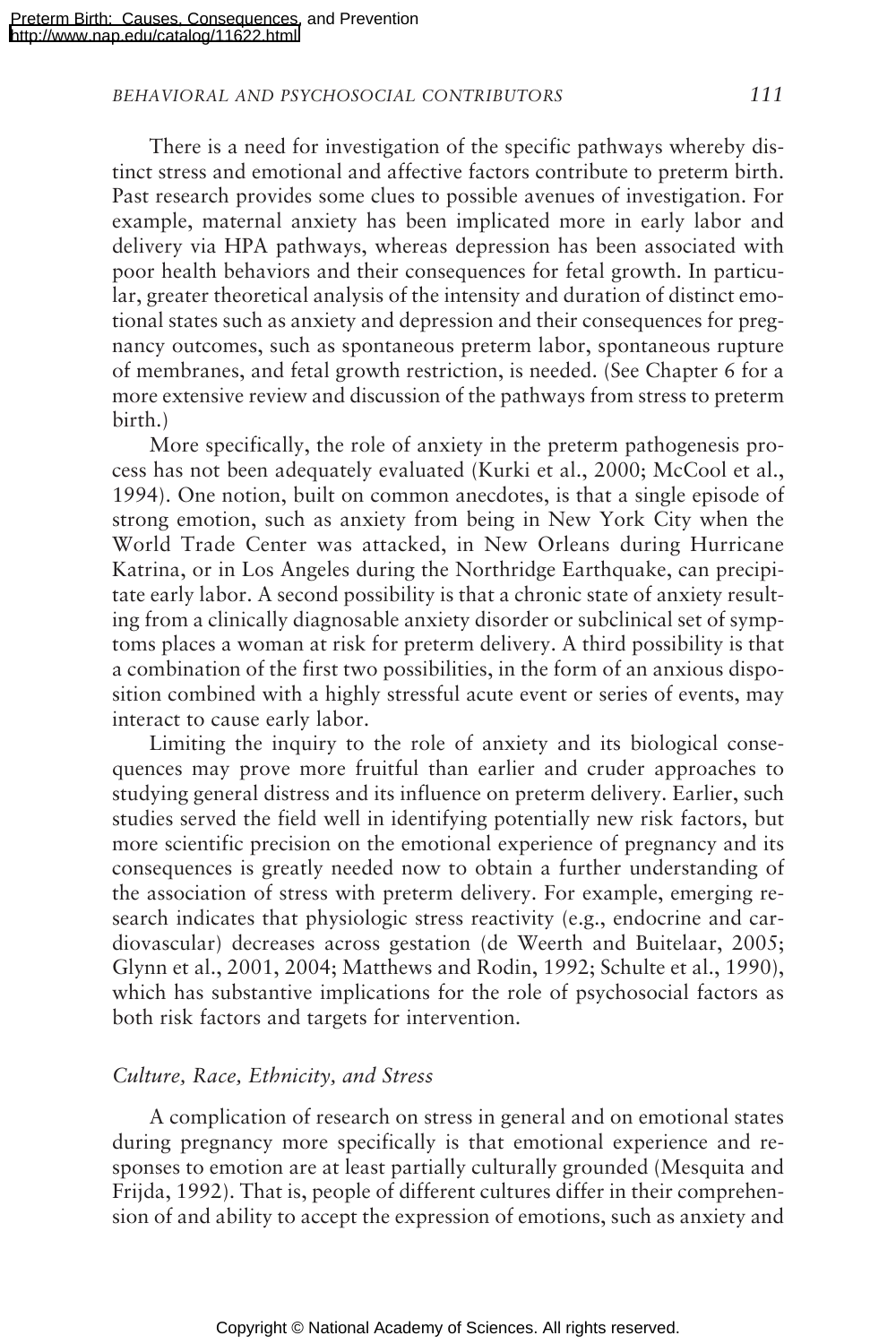# *112 PRETERM BIRTH*

sadness. In some subgroups in the United States, the expression of anxiety may be much more normative and accepted than in others, in which it may be frowned upon, misunderstood, or ignored. Languages may also differ in their abilities to translate the word "stress." The Spanish language, for example, does not have a specific translation for the word "stress." Anxiety, or *nervios*, is understood in Spanish, whereas stress in general is not. Thus, studies of stress as a risk factor by the use of standard scale assessments delivered in Spanish may or may not be assessing the same phenomenon that these scales assess when they are delivered in English. This poses a special challenge to researchers.

Similarly, African American women, whose rates of preterm delivery and infant mortality are the highest in the United States, have unique experiences of stress, yet there is a dearth of studies on African American cultural factors pertaining to stress, emotion, or pregnancy. Parker Dominguez and colleagues (2005) found that neither anxiety nor perceived stress was significantly correlated with gestational age or low birthweight among 179 pregnant African American women. Instead, a newer measure of the extent to which women experienced intrusive thoughts or rumination about their two most severe major life events was associated with lower birth weight when gestational age in linear multiple regression analyses was controlled for. Intrusive thought is a recognized symptom of trauma containing both cognitive and emotional components (and is often symptomatic of posttraumatic stress disorder).

The possibility that low-income African American women experience more symptoms of trauma and that these are more important risk factors for preterm birth than depression or anxiety for this or other groups is intriguing. More generally, researchers must address the possibility that the same aspects of stress may not pose a risk for preterm birth in the same manner for all racial and ethnic groups. In-depth studies of specific racialethnic and cultural groups that include culturally specific stress measures may yield answers to whether stress is a risk factor for preterm birth for specific groups. The answers may be more complex than has been imagined. Anxiety may be a stronger risk factor for Latinos and whites, whereas depression, posttraumatic stress disorder, or racial stressors may be more potent individual-level risk factors for African American women. These possibilities might help to explain why research on stress and pregnancy outcomes has yielded equivocal findings and also why the findings from studies in foreign countries with more homogeneous populations, such as Denmark, have been more definitive. Furthermore, these possibilities suggest very different intervention strategies for different racial and ethnic groups (Norbeck and Anderson, 1989).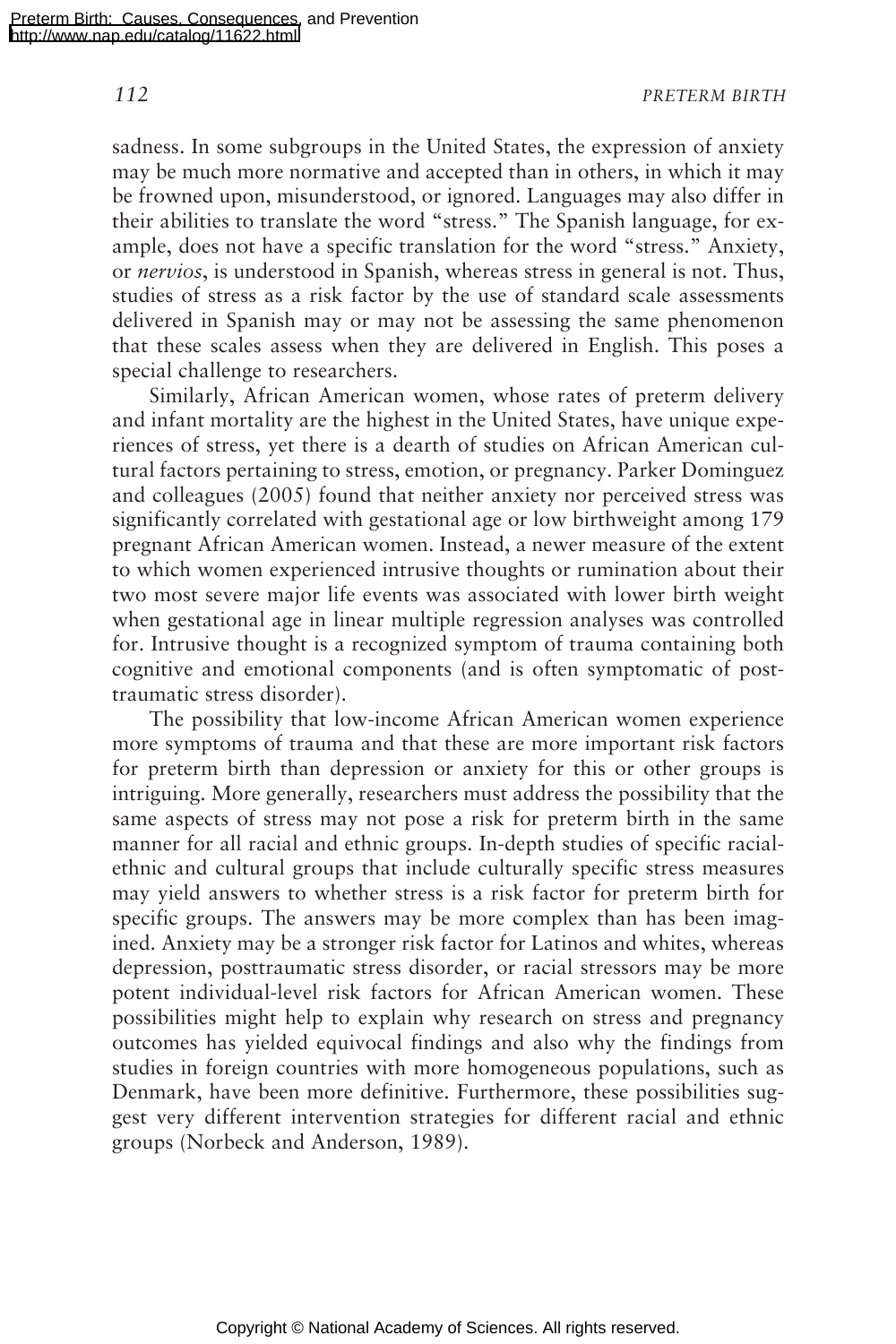# **Racism**

The pressing need to reduce the racial disparities in infant mortality, low birth weight, and preterm birth in the United States has led to new theories and new research directions on the pregnancies of African-American women (Hogue and Vasquez, 2002; Rich-Edwards et al., 2001; Rowley, 1994, 2001; Rowley et al., 1993). In particular, attention is being directed to the role of racism and discrimination in health outcomes in general (Krieger, 2000) and in pregnancy outcomes specifically (Collins et al., 2000, 2004). Racism is defined as racially motivated interpersonal and institutional discrimination (Krieger, 2000). Several research teams have developed self-report measures of racism, and these measures have been used in a handful of case-control and prospective studies of pregnancy. Collins and colleagues (2000) published the first study on this issue with a sample of low-income African American women in Chicago who delivered very low birth weight infants ( $n = 25$ ), all of which were preterm, or matched controls with infants of normal birth weight  $(n = 60)$ . They used Krieger's measures developed for the CARDIA study (Krieger, 1990; Krieger and Sidney, 1996). These measures query participants about their experiences of racism at work, at school, when getting medical care, when receiving service at stores or restaurants, and when finding housing. Mothers with infants with very low birth weights were twice as likely to report experiences of racial discrimination during pregnancy as women who delivered infants of normal birth weight. After adjustment for socioeconomic condition, levels of social support, cigarette smoking, alcohol intake, and illegal drug use, the adjusted OR was 3.2.

Four subsequent studies have been published since publication of the first one by Collins et al. (2000), two of which had case-control designs (Collins et al., 2004; Rosenberg, 1965) and two of which had prospective designs (Dole et al., 2003; Mustillo et al., 2004). Mustillo and colleagues (2004) examined racial discrimination using the CARDIA data set, which included data from a 10-year prospective study of a large cohort of African American and white men and women. Their sample comprised the 352 African American and white women who gave birth to live infants at 20 weeks gestation or longer. Racism was measured by use of the Krieger measure at year 7 of the study, and low birth weight for an intervening pregnancy was assessed by self-report at year 10. Several findings are of interest. First, race was a risk factor for preterm birth, as expected  $(OR = 2.54)$ ; but the risk estimate was reduced after adjustment for lifetime experiences of racism, suggesting that racism may mediate the racial-ethnic difference in preterm birth rates. Smoking, alcohol intake, depression, and the amount of weight gained during pregnancy did not have such effects. Second, women who had experienced lifetime discrimination were nearly five times more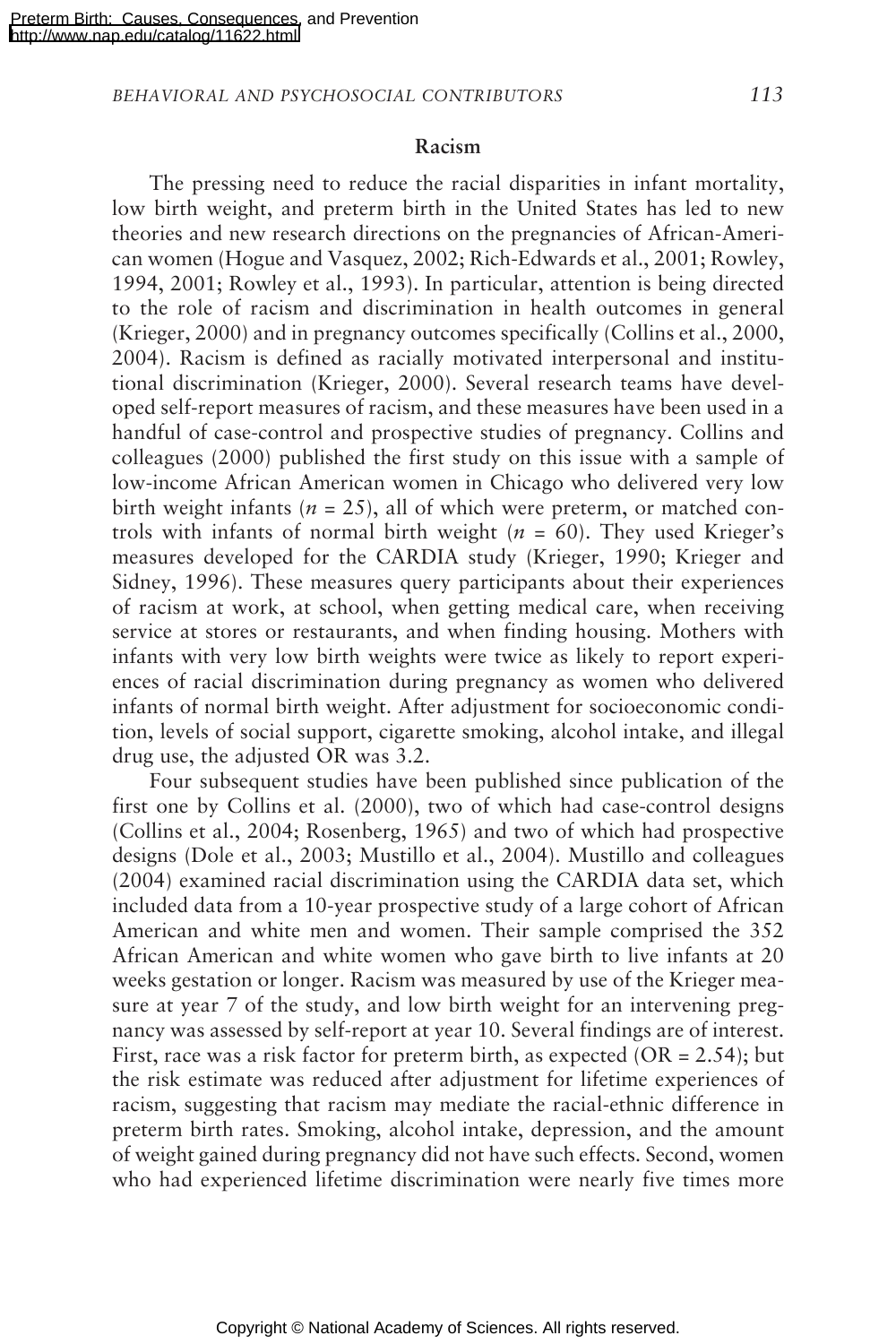likely to deliver a low birth weight infant than those who had not experienced racism. This relationship was reduced by including preterm birth in the model, suggesting that the effect of discrimination on birth weight was as a result of the effects of racism on the likelihood of an earlier delivery. Thus, lifetime experiences of racism explained the racial and ethnic disparities in the rates of both preterm birth and low birth weight.

Collins and colleagues (2004) also considered lifetime exposure to racism as well as pregnancy exposure in a case-control study of 104 African American women in Chicago who delivered very low birth weight preterm infants and 208 matched controls who delivered normal birth weight infants. Lifetime exposure to racial discrimination in three or more domains of life was associated with very low birth weight (OR =  $3.2$ ; OR =  $2.6$ ) adjusted for age, education, and cigarette smoking). The outcomes were not associated with perceived prenatal racial discrimination. The authors conducted post hoc tests, whose results suggested that the effects detected were not attributable to recall bias because of infant illness among the low birth weight infants. In addition, the strongest risk was for collegeeducated African American women. Collins and colleagues (2004) conclude that "lifelong accumulated experiences of racial discrimination by African American women constitute an independent risk factor for preterm delivery" (p. 2132). One apparent pathway whereby racism appears to influence health and possibly prenatal processes is by cardiovascular functioning (Krieger, 1990; Krieger and Sidney, 1996). (For a complete review of the literature on racial and ethnic disparities in pregnancy outcomes, definitions and measures of racism, the conceptualization of racism as stress, and findings, see the work of Giscombe and Lobel [2005]).

The following are key questions to be resolved in future research: Is racism a risk factor for preterm birth or fetal growth restriction or both, and, if so, by what pathways? Does racism act in association with other factors, such as social class, age, medical risk factors, or other stress or emotional factors to pose a risk? If racism is a potent risk factor, are there effective, practical, and cost-effective ways to mitigate its effects on maternal and infant outcomes?

In general, the emerging literature on racism and preterm delivery suggests that racism may be a potent stressor throughout the lifetimes of African American women that contributes to an explanation of the racial and ethnic disparities in the rates of both preterm birth and low birth weight. However, further study is needed to replicate and extend the existing studies. One challenge researchers face is the difficulty of assessing experiences of racism. Many factors contribute to underreporting of the experience. This challenge requires further precise work by investigators in future.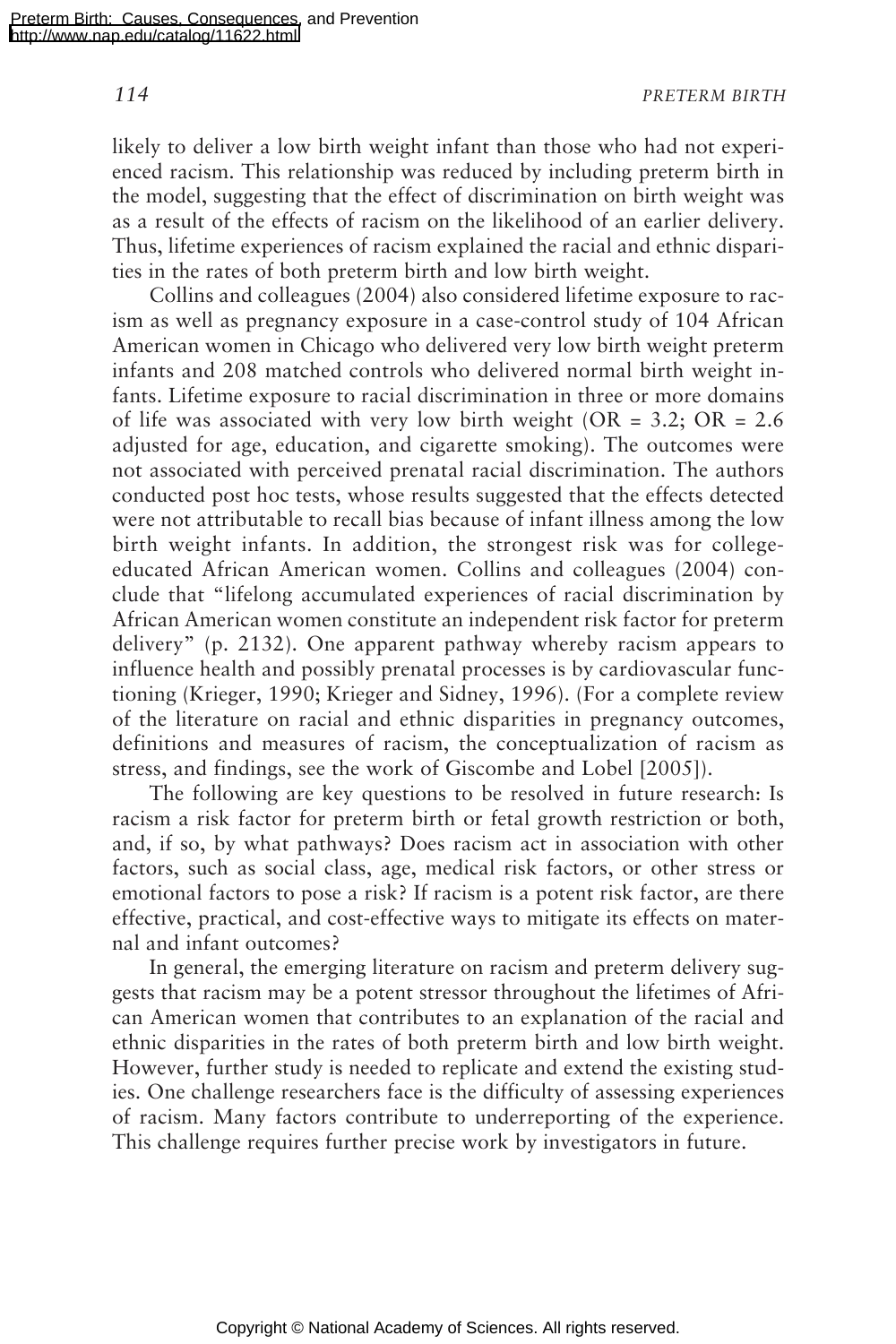# **Social Support**

The term *social support* incorporates research on social integration, social networks, and social support (House et al., 1988). The last element (social support per se) has been studied mainly as a perception that others will provide the mother with specific resources during pregnancy if she should need them (Sarason et al., 1987). Alternatively, social support refers to a set of interactions or exchanges with others in which emotional concern, instrumental aid, or information about the environment or one's self are provided (House, 1981). *Instrumental aid* includes task assistance and material aid. *Emotional concern* includes affection, opportunities to express feelings, and empathy and understanding. *Information* includes constructive feedback, validation, advice, and guidance. For the purposes of this report, all of these conceptualizations (social integration, network characteristics, perceived available support, and actual receipt of support) and their associated measures are relevant.

In the small body of observational research on preterm delivery, many different ways of defining and measuring social support have been adopted, with, for the most part, no consensus or overlap across studies. Not surprisingly, intervention research has focused on the actual provision of support during pregnancy. Support may be provided by professionals, paraprofessionals, other pregnant women, family members, friends, or a woman's partner. The majority of past intervention research has been on the professional or paraprofessional support provided by telephone calls, by home visits, or in prenatal care settings. In contrast, observational research has been slanted toward family or partner support. Notably, the specific sources of support that women of different subgroups use differ by their racialethnic, cultural, and sociodemographic backgrounds (Dunkel-Schetter, 1998). For some groups, the baby's father may be the most important source, whereas for other groups, the pregnant woman's mother or family may be her most likely source of support (Sagrestano et al., 1999).

# *Observational Studies*

Early observational studies drew attention to the possibility that prenatal social support might reduce the incidence of adverse outcomes either directly or as a result of their ability to buffer the effects of stress (see the reviews by Brooks-Gunn [1991], Dunkel-Schetter [1998], and Oakley [1988]). However, early research on psychosocial factors and birth outcomes tended to lump together distinct factors such as stress and social support (Nuckolls et al., 1972) and to combine distinct outcomes such as preterm birth and low birth weight into one category of complications (Boyce et al., 1985, 1986; Norbeck and Tilden, 1983).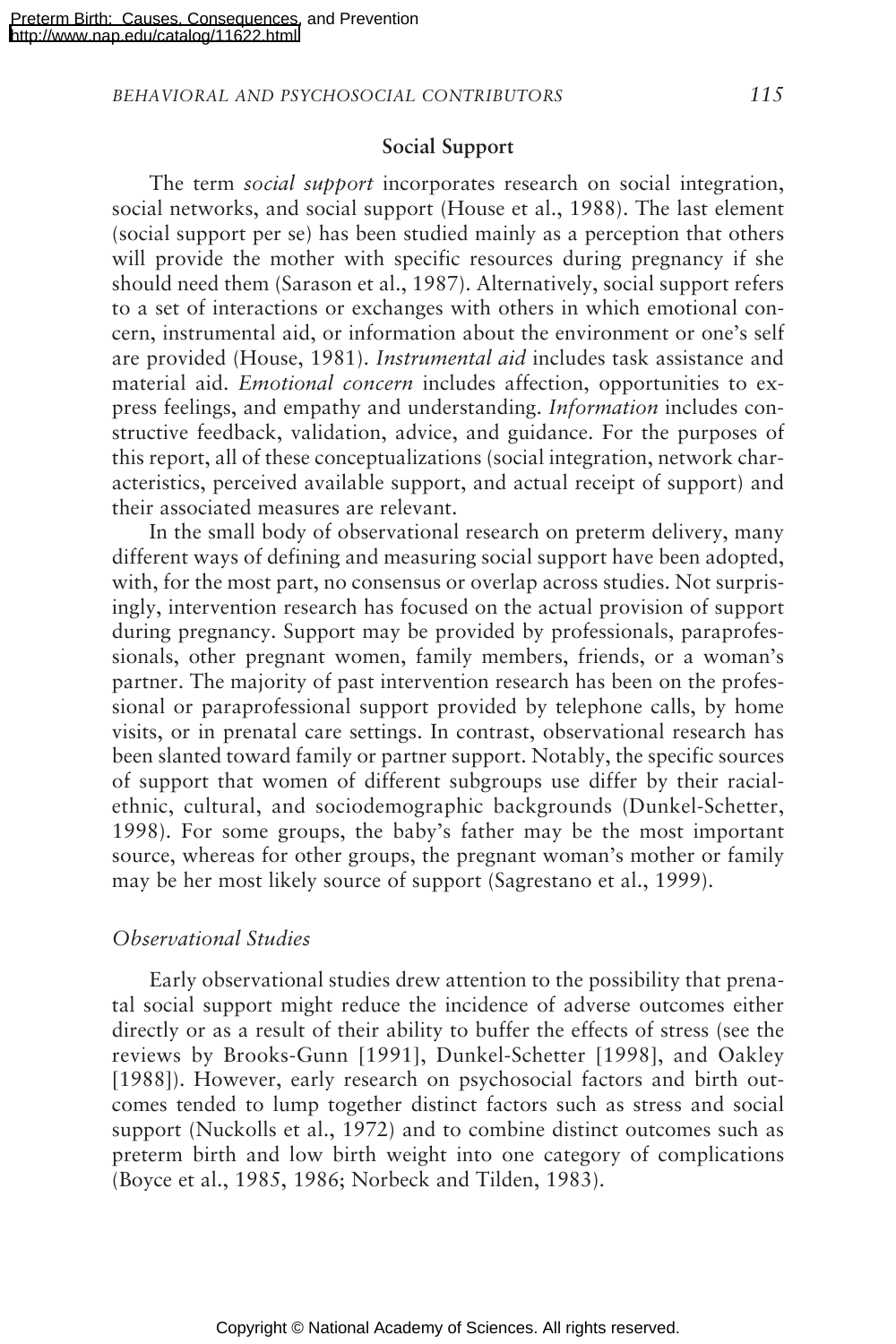The next set of observational studies corrected for some of these problems but did not confirm the direct link between social support and gestational age or preterm birth (Molfese et al., 1987; Pagel et al., 1990; Reeb et al., 1987), although associations were detected in some specific racial-ethnic groups (Berkowitz and Kasl, 1983; Norbeck and Anderson, 1989). These studies were followed by another generation of studies (after 1990) involving larger sample sizes, improved study designs (prospective), better measures, and more carefully controlled analyses. The results of these studies were highly consistent: virtually every study found significant associations between social support variables and birth weight or fetal growth (Buka et al., 2003; Collins et al., 1993; Feldman et al., 2000; Mutale et al., 1991; Pryor et al., 2003; Turner et al., 1990). However, those that tested for an association between social support variables and preterm labor or delivery specifically found no evidence that such a relationship exists (Dole et al., 2003; Feldman et al., 2000; Misra et al., 2001).

Thus, the results of observational studies over two decades do not confirm the hypothesized correlation between social support and preterm delivery, but they do provide fairly consistent evidence for a direct association between prenatal maternal social support and infant birth weight. The magnitude of this effect is difficult to determine from existing research.

# *Intervention Research*

Enthusiasm for the theoretical premise that the provision of social support to pregnant women could reduce adverse pregnancy outcomes fueled a handful of controlled intervention studies published in the late 1980s and 1990s (Heins et al., 1990; Oakley et al., 1990; Olds et al., 1986; Rothberg and Lits, 1991; Spencer et al., 1989). Some of these combined social support with other programmatic elements, such as nutrition or smoking cessation interventions. Many aimed to reduce adverse pregnancy outcomes overall, including both low birth weight and preterm birth, in a composite outcome variable. These intervention studies have been extensively reviewed elsewhere (Blondel, 1998; Elbourne and Oakley, 1991; Elbourne et al., 1989; Olds and Kitzman, 1993). In 1999, Goldenberg and Rouse concluded their review as follows: "there is little evidence to support the belief that a significant reduction in preterm birth can be achieved through the systematic provision of psychosocial support" (Goldenberg and Rouse, 1999, p. 114).

A recent Cochrane review that used meta-analytic techniques systematically evaluated 16 trials involving 13,651 women in total (Hodnett and Fredericks, 2003). The study design used randomization to the treatment and the control groups, and additional support was provided to women in the treatment group in the first or second trimester if they were at risk of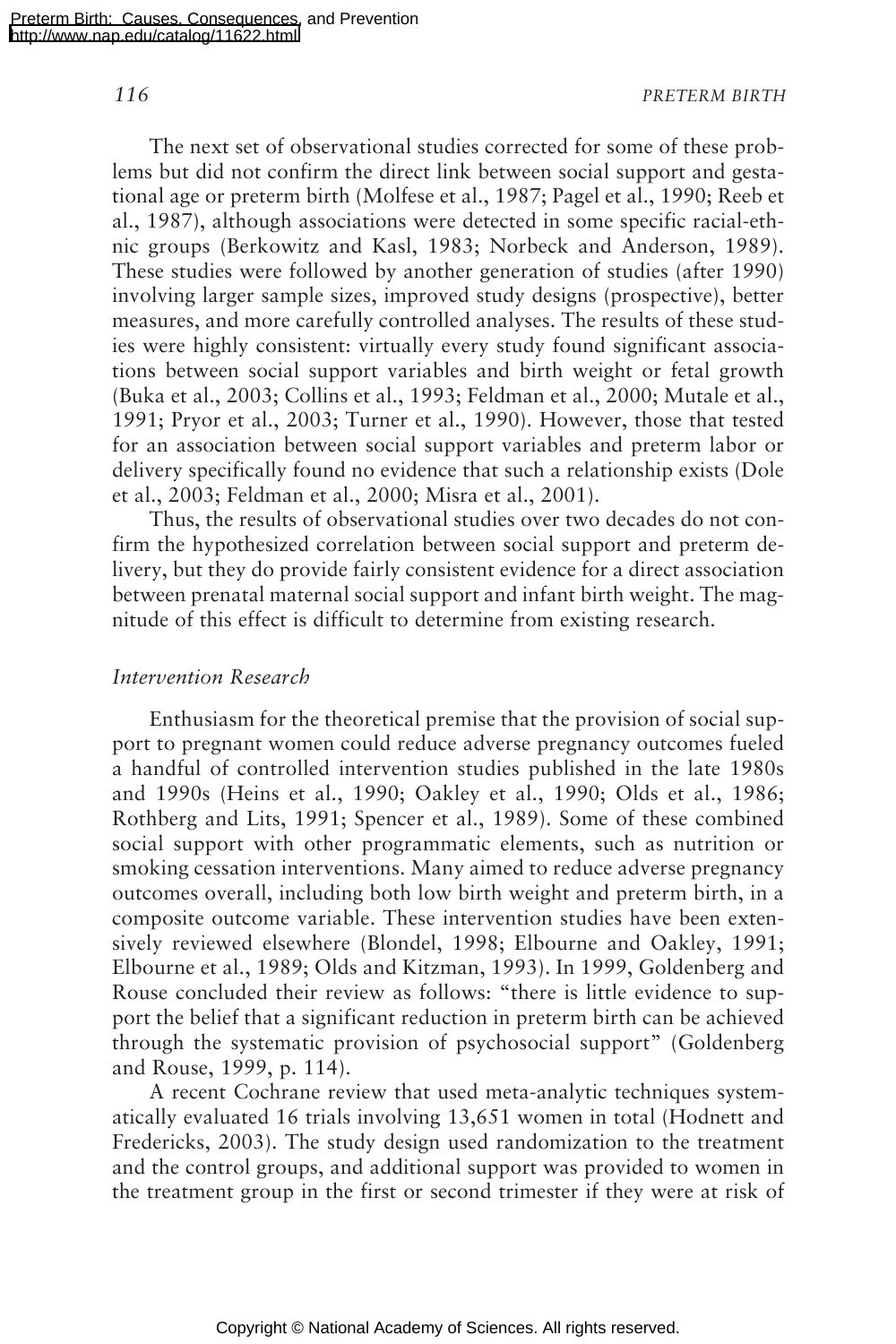preterm delivery or fetal growth restriction. The interventions included standardized or individualized programs that were provided on several occasions in home visits by midwives, nurses, or social workers; during regular antenatal clinic visits; or by telephone. Meta-analyses revealed that overall these interventions were not associated with reductions in the rates of preterm birth (11 trials) or low birth weight (13 trials). The authors concluded that the provision of additional support did not reduce the likelihood of giving birth too early or of delivering an infant who was smaller than expected (Hodnett and Fredericks, 2003). These conclusions are consistent with those of another recent review (Lu et al., 2005), in which it was found that only 1 of 12 randomized controlled trials of the provision of psychosocial resources to reduce low birth weight was effective (Norbeck et al., 1996). However, some of the randomized controlled trials showed that the provision of psychosocial resources affected a range of other outcomes, such as anxiety, satisfaction with care, awareness and knowledge of risk conditions, perceived mastery, and engagement of the mother in healthpromoting behaviors (Klerman et al., 2001).

The inability of intervention trials to demonstrate the effects of social support on either preterm birth or low birth weight is puzzling to experts and is in some ways a source of controversy. Although study designs can always be improved, the high degree of consistency of the results across numerous trials, combined with the fact that at least some of the studies were quite rigorous, tends to refute the possibility that the studies had general design flaws or methodological explanations as the sole reason for the lack of demonstration of an effect of social support. A more specific possibility raised by Hodnett and Fredericks (2003), however, is that the ability to identify women at high risk of delivering infants preterm or of low birth weight is so imprecise that many women in these trials were not actually at higher risk.

The identification of women at high risk of preterm birth might be improved; and with greater understanding of the etiology of preterm birth and with the availability of better indicators of risk, greater precision in targeting the subset(s) of pregnant women who could benefit from supportive interventions of specific kinds may be achieved. Lu et al. (2005) echo this sentiment, pointing out that most trials do not have effective risk screening procedures; only 2 of the 12 trials that they reviewed even evaluated the effectiveness of their risk screening procedures for the untreated group. Moreover, in some studies, the risk factors did not predict outcomes for the untreated study participants, as would be expected. If investigators are not successfully targeting selected risk groups, then the trials are not likely to have expected effects.

In addition, it has been pointed out that the treatments must be much better matched to the risk factors (Lu et al., 2005; Olds and Kitzman, 1993).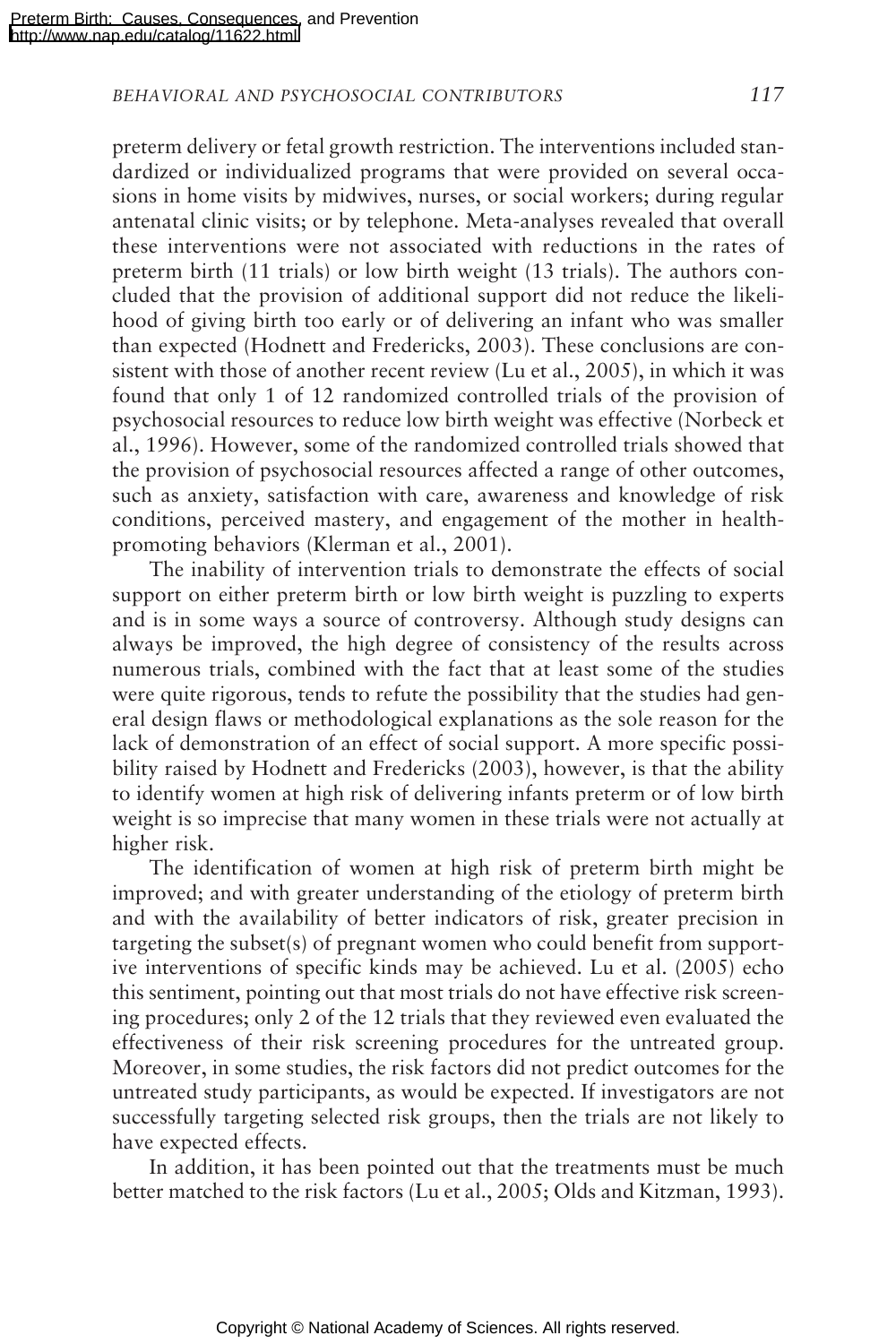# *118 PRETERM BIRTH*

Norbeck et al. (1996), for example, selected pregnant women for intervention partly on the basis of inadequate social support, and then provided social support to those in the treatment group, which produced a reduction in the numbers of infants born with low birth weights. Thus, because of limitations in risk screening and intervention matching, the matter of whether supportive interventions of some kinds might reduce the rates of preterm birth for at least a subset of women has probably not yet been adequately tested.

A further concern is the absence of a strong theoretical basis for support intervention trials. For example, only 5 of 12 of the studies reviewed by Lu et al. (2005) had a predictive model on which the intervention was based. Contributing to this concern is the fact that, despite the large number of experimental trials, the causal mechanisms that might underlie a relationship between low levels of social support and early labor or delivery have not been specified. Research indicating that social support is associated with various demographic factors, better health behaviors, more optimal prenatal care, and greater wantedness of the pregnancy may be informative about the pathways linking social support to fetal growth.

Interestingly, considerable theoretical findings on the association of social support and health more broadly are available, but these have not been applied in a significant way to the study of pregnancy (Cohen, 1988; Cohen and Syme, 1985; Taylor, 2006). Furthermore, little has been culled from the available rigorous research and theory on social support interventions for other medical conditions (Cohen, 2000), such as cancer (Helgeson and Cohen, 1996). Drawing from what is known about how to conceptualize, assess, administer, and evaluate support resources in other populations requiring health care may provide new perspectives on how to do so for pregnant women.

A final possibility raised by Hodnett and Fredericks (2003) is that no matter how much or how effective social support is, it may not be sufficiently powerful to improve substantially the outcomes of pregnancy, especially given the long-standing conditions of social deprivation endured by the women at the highest risk. This possibility must be considered in the case of preterm birth, for which neither observational research nor randomized controlled trials have offered any empirical basis for further research and plausible theoretical mechanisms are lacking.

# **Personal Resources**

The emerging literature on personal resources warrants attention in multilevel research attempts to understand preterm birth better. The term *personal resources* refers to individual differences in views about one's self and the world, such as self-esteem, mastery, perceived control, and opti-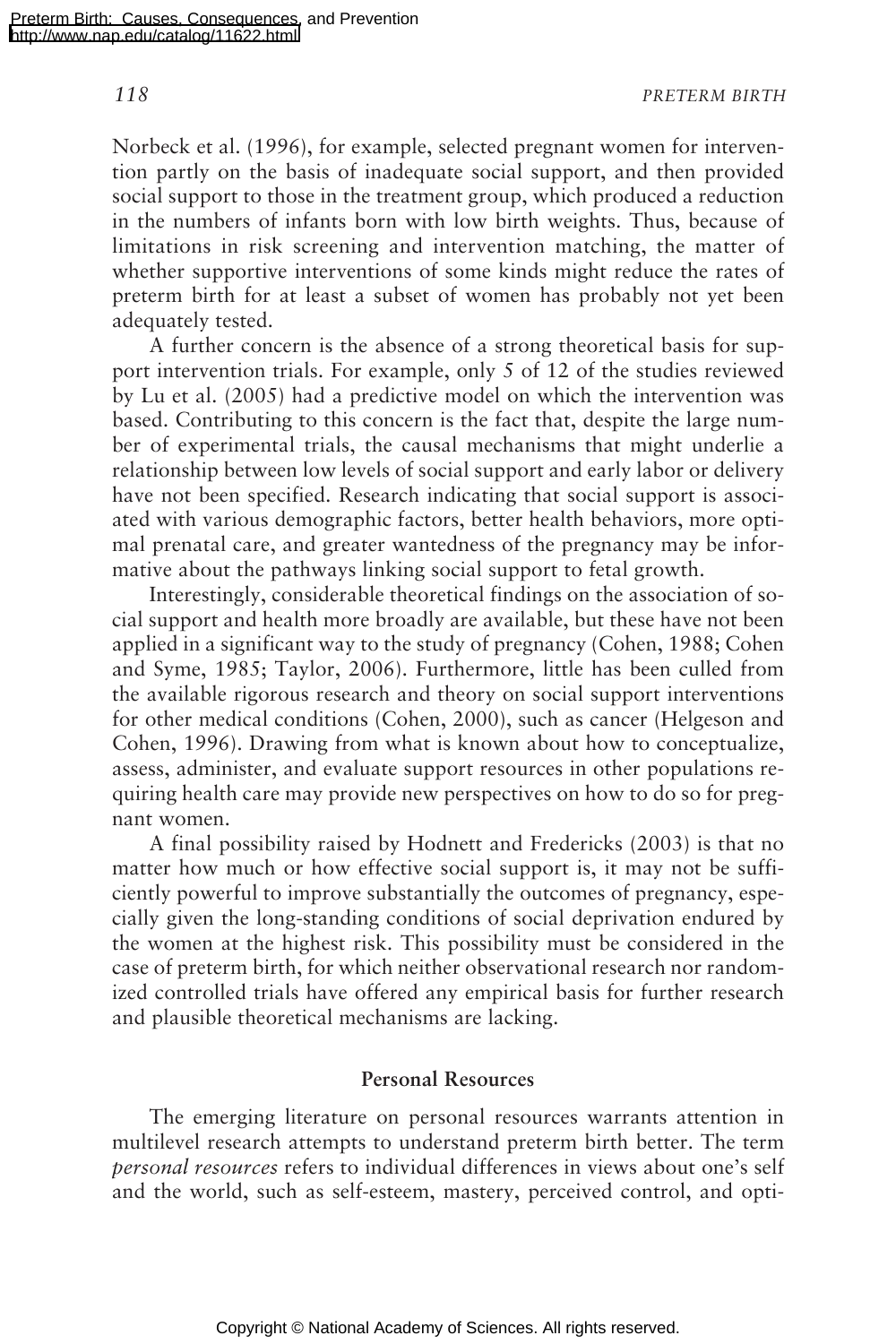mism. These are conceptualized as relatively stable characteristics of individuals that are generally protective of the individual's health and that function as coping resources (Lachman and Weaver, 1998; Thoits, 1995). They can be more broadly conceptualized as resilience resources, along with social support and other values, beliefs, and personality traits, which function similarly. Studies to date on personal resources and preterm birth have shown some interesting results. In a prospective study of 553 nulliparous African American pregnant women at less than 26 weeks of gestation, Edwards et al. (1994) found that two specific questions from a standard self-esteem measure predicted gestational age and preterm birth, and one item predicted infant head circumference. Jesse et al. (2003) found that the same standard self-esteem measure predicted a lower risk of preterm birth (RR = 0.865) in 120 pregnant women studied at 16 to 28 weeks of gestation, but that the effect became marginally significant when other variables were controlled for in the analyses. Rini et al. (1999), using the same standard measure used by Jesse et al. (2003), combined with standard scales of mastery and optimism into a broader personal resources factor, reported that self-esteem again predicted birth weight but not gestational age in more than 200 pregnant women assessed in midpregnancy. The findings of these studies are contradictory as to whether self-esteem influences preterm birth independently of birth weight. In addition, there is little discussion in the literature of the mechanisms by which such an effect would occur. It is possible that women with higher levels of self-esteem take better care of themselves during pregnancy, which has plausible pathways to fetal growth and to the use of health care for the management of risk factors for preterm birth and intrauterine growth restriction. However, these pathways remain to be fully explicated and tested.

Other pertinent studies have evaluated mastery, which is a sense of efficacy over one's environment (Copper et al., 1996), and dispositional optimism, which refers to expectations for positive life outcomes in future (Lobel et al., 2000). In general, however, those studies did not find an association of these factors with preterm birth (see also the work by Rini et al. [1999]). However, Misra et al. (2001) report that locus of control was an independent predictor of preterm birth (unadjusted  $OR = 2.22$ ; adjusted OR = 1.75 after controlling for biomedical factors). Women who perceived that they could influence the health of their children at birth had lower rates of preterm birth.

In sum, the few available studies on self-esteem, mastery, optimism, and perceived control in women expecting infants do not consistently predict preterm birth. It may be that these factors are more related to fetal growth and low birth weight or that these factors are more relevant to particular subgroups of pregnant women, such as populations of women who are socioeconomically disadvantaged. There is a need for the develop-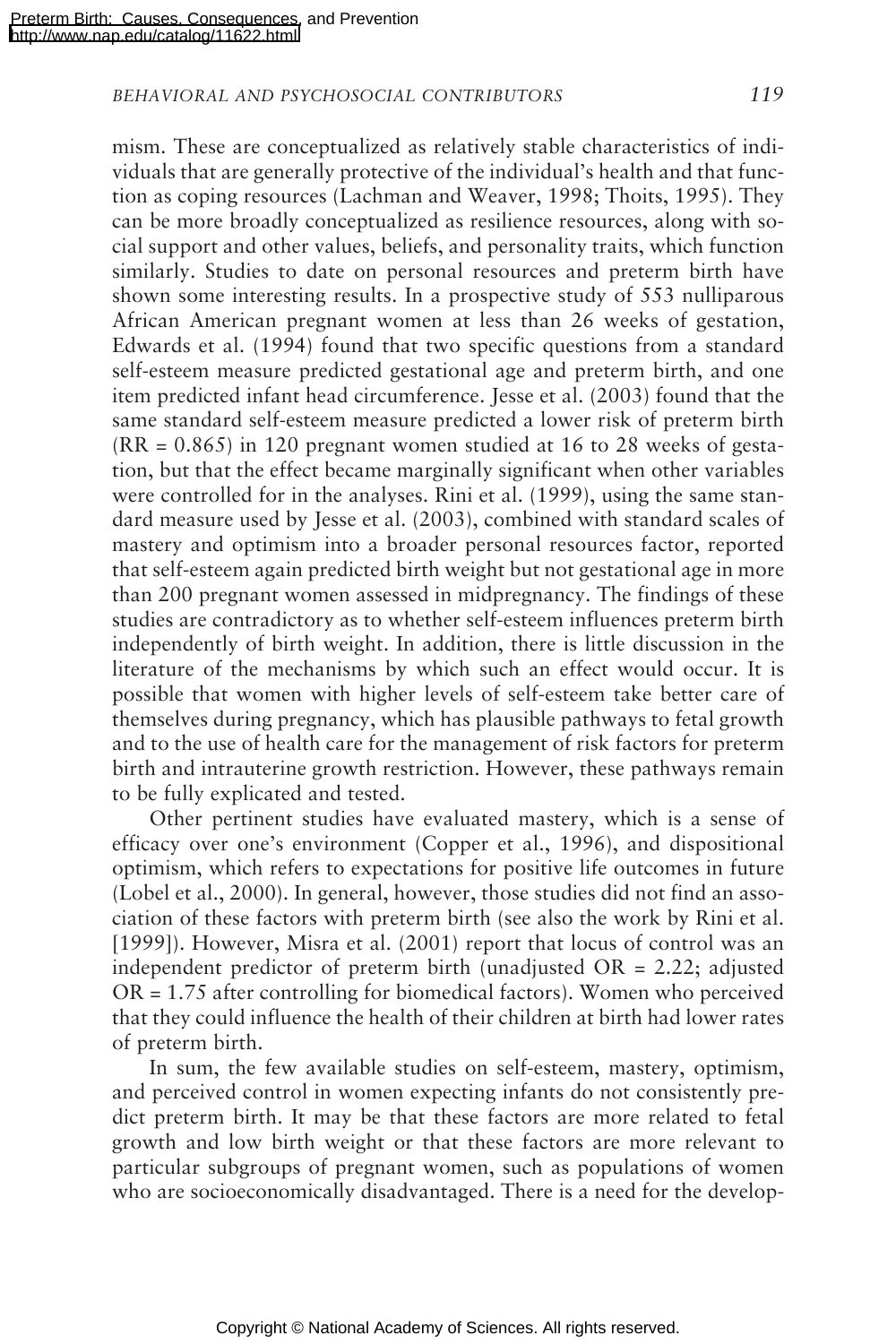ment of hypothesized pathways to preterm birth as a basis for any future study of these factors. In addition, the study of these factors in combination with social factors, such as race and ethnicity, social class, and neighborhood factors (see Chapter 4), is recommended.

# **Intendedness of Pregnancy and Preterm Delivery**

The term *unintended* refers to those pregnancies that are unwanted or mistimed (i.e., they occur earlier than desired by the parents). Intentions are measured by self-report by using standard survey questions that can distinguish between whether the woman wanted a child now, not now but at some point (mistimed), or not at all (unwanted). These questions are answered after conception and in many studies are answered after delivery, which may introduce retrospective bias.

It is estimated that approximately 60 percent of all pregnancies are unintended, and of these, about half end in a live birth (IOM, 1995). Women with unintended pregnancies are less likely to seek early prenatal care (Bitto et al., 1997; IOM, 1995; Kost et al., 1998; Pagnini and Reichman, 2000) and are more likely to use alcohol or tobacco (IOM, 1995). They also appear to be more likely to experience high levels of exposure to psychosocial stress and depressive symptoms (Orr and Miller, 1997). Although unintended pregnancies occur among women across the sociodemographic spectrum, they are disproportionately likely among mothers who are adolescent, unmarried, or over age 40 (Bitto et al., 1997; IOM, 1995). The child of an unwanted pregnancy (as opposed to the child of a wanted or a mistimed pregnancy) is at greater risk of low birth weight, death in the first year of life, abuse, and receiving insufficient resources for optimal early child development (IOM, 1995). Additional consequences occur for the parents of unwanted pregnancies. For example, a study that used data from the Pregnancy Risk Assessment Monitoring System database of 39,348 women in 14 states who delivered a live-born infant (Goodwin et al., 2000) found that women with unintended pregnancies had a 2.5 times greater risk of physical abuse.

Having an unintended pregnancy is estimated to increase the odds of delivering an infant of low birth weight by about 1.2 to 1.8 (IOM, 1995). However, only three studies on intentions and preterm birth were available as of 1995, and of those three studies, two were unpublished. On the basis of the findings from these preliminary studies, IOM (1995) indicated that the increased risk of low birth weight because of an unintended pregnancy appeared to be related to preterm delivery rather than intrauterine growth restriction. Subsequently, at least one further study has been conducted with a sample of 922 African American, low-income pregnant women recruited in four hospital-based prenatal clinics in Baltimore, Maryland (Orr et al.,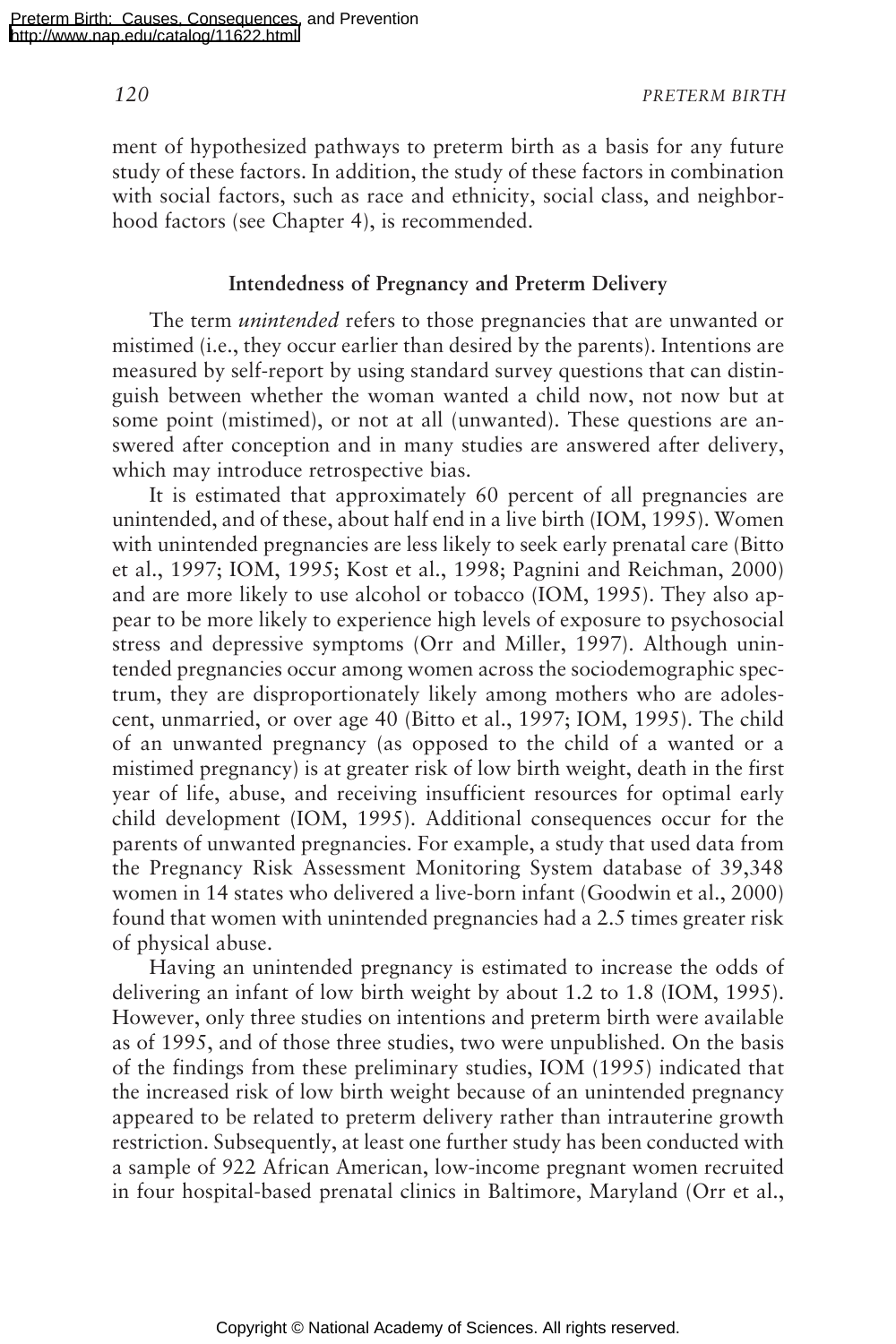2000). Women with unintended pregnancies were 1.82 times more likely to deliver their infants preterm, after adjustment for clinical and behavioral factors associated with preterm delivery.

Thus, although the research available on the association of the intendedness of pregnancy and preterm delivery is limited, that which is available suggests that women with unintended pregnancies are more likely to deliver preterm, and as a consequence, their infants are at higher risk of being of low birth weight. Understanding the pathways from unintended conception to preterm labor and delivery by the use of multilevel approaches would be useful in elucidating the etiology of preterm birth for at least some subgroups of women. Unmeasured socioeconomic factors that may be confounded with unintended pregnancies must be carefully controlled in future studies. In addition, it is critical to refine measures of intendedness to be sure they are valid and reliable if this arena of research is to be pursued. Reducing unintended pregnancies through family planning and other mechanisms could indirectly reduce the rates of preterm delivery and related adversities (IOM, 1995). Disparities in pregnancy outcomes, including preterm birth, could also be reduced by paying attention to the intendedness of a pregnancy (Hogue and Vasquez, 2002).

# **SUMMARY AND FUTURE DIRECTIONS FOR RESEARCH**

Among the behavioral and psychosocial factors considered, the one that shows the most consistent evidence of having an adverse impact on the risk of preterm birth is cocaine use. Dietary constituents have been examined to a limited degree, with mixed evidence on the potential benefits of increased levels of iron, long-chain fatty acids, folate, and vitamin C being found. Although none of these dietary constituents is well established as having effects that prevent preterm birth, all warrant further evaluation. Leisure time physical activity has been associated with a reduced risk of preterm birth, but the implications for causality are unclear. Employment alone is nonspecific as a factor related to preterm birth, and meaningful etiologic research of this association is likely not possible. Although vaginal douching is of interest as a cause of preterm birth, given the concern with reproductive tract infections and the different prevalences of such infections between African American and white women, evidence of an influence on preterm birth is lacking thus far.

The evidence is fairly consistent that the occurrence of large numbers of major life events and the experiencing of severe life events during pregnancy are associated with preterm birth. Studies of chronic and catastrophic stress exposures are fewer in number, but such exposures also appear to contribute to preterm delivery, although more research in this area is needed. Past research findings are also consistent in pointing to maternal anxiety, espe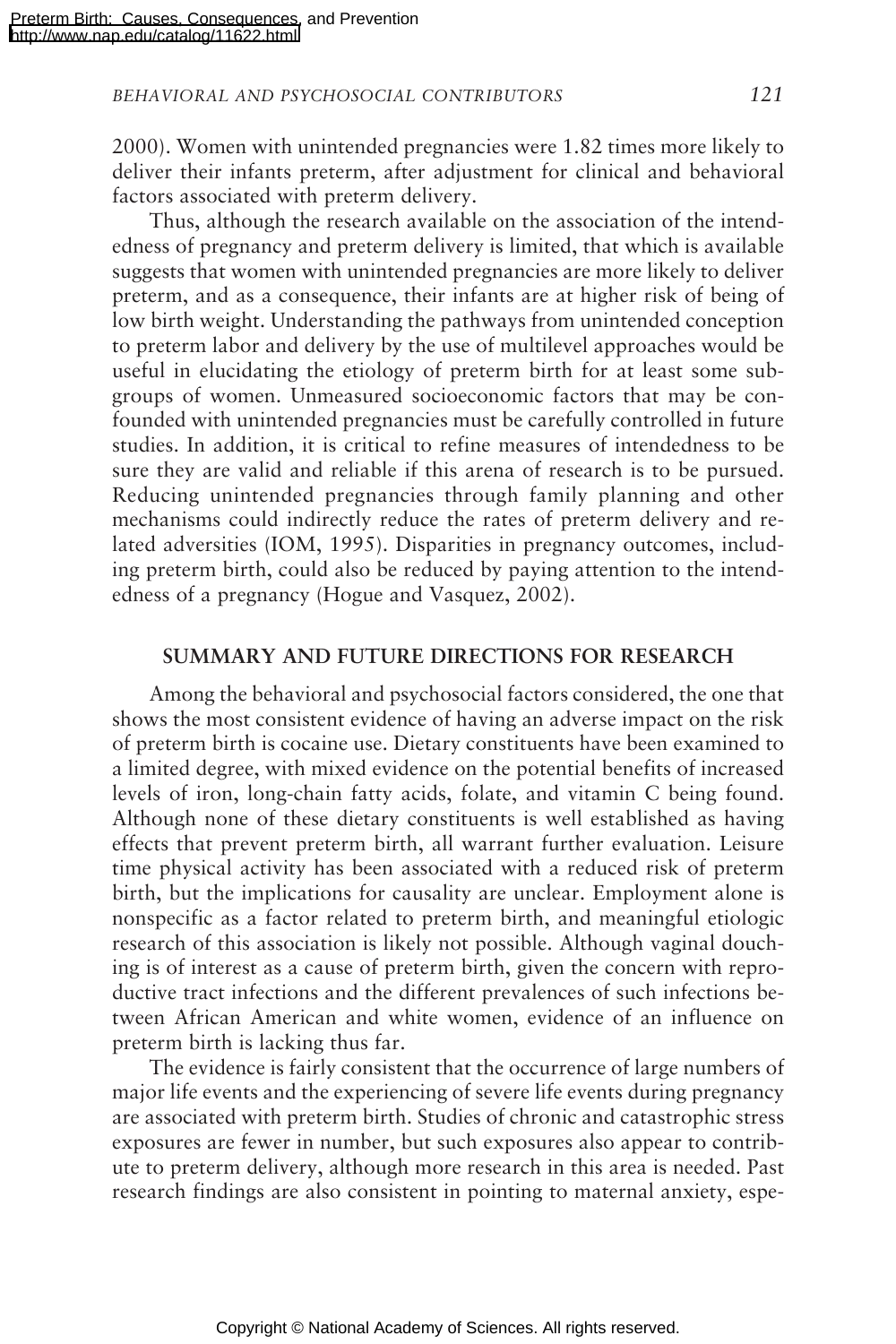cially anxiety over the pregnancy itself, as a risk factor for preterm delivery. In contrast, recent prospective studies on depression do not suggest a strong pattern for depression as a risk factor for preterm delivery; rather, these studies indicate that prenatal maternal depression may predict birth weight and fetal growth. The emerging literature on racism and preterm delivery suggests that racism, a possible stressor throughout the lifetimes of African American women, contributes to the explanation for racial-ethnic disparities in the rates of both preterm birth and low birth weight.

The results of more than two decades of observational studies on naturally occurring social support do not confirm a hypothesized link between maternal social support and preterm delivery; however, the studies do provide fairly consistent evidence for a direct association between social support and infant birth weight. Similarly, the provision of additional support to pregnant women during controlled intervention studies has not reduced the likelihood that the mother will give birth too early, although it does appear to have other benefits for women's health care and psychosocial adjustment. The few available studies on maternal self-esteem, mastery, and optimism provide little evidence for associations with preterm birth specifically, although the concept of perceived control may be a risk factor. Finally, preliminary research on the association of the intendedness of the pregnancy and preterm delivery suggests that women with unintended pregnancies are more likely to deliver their infants preterm.

The foregoing reviews and discussion of behavioral and psychosocial factors involved in the etiology of preterm birth give rise to some suggested future directions for researchers:

• At present, many studies of birth outcomes do not use preterm birth as a study outcome. Instead low birth weight is often used as a proxy. As stated earlier in this report (see Chapter 2), low birth weight can be caused by both preterm birth and fetal growth restriction, two conditions with some overlapping but also divergent determinants and pathways. Future research needs to define preterm birth and small for gestational age as specific and distinct study outcomes and should not use low birth weight as a proxy for preterm birth. In addition, attention should be paid to whether the onset of labor is spontaneous.

• Studies of behavioral risk factors and preterm birth should examine constellations of lifestyle factors rather than individual behaviors in isolation to elucidate possible etiologic pathways for specific subtypes of preterm delivery.

• Studies of stress and preterm birth should focus on specific components or factors, such as anxiety and hypothesized pathways from this condition to preterm birth. There is a pressing need for more theoretical analyses on the intensity and duration of distinguishable emotional states and